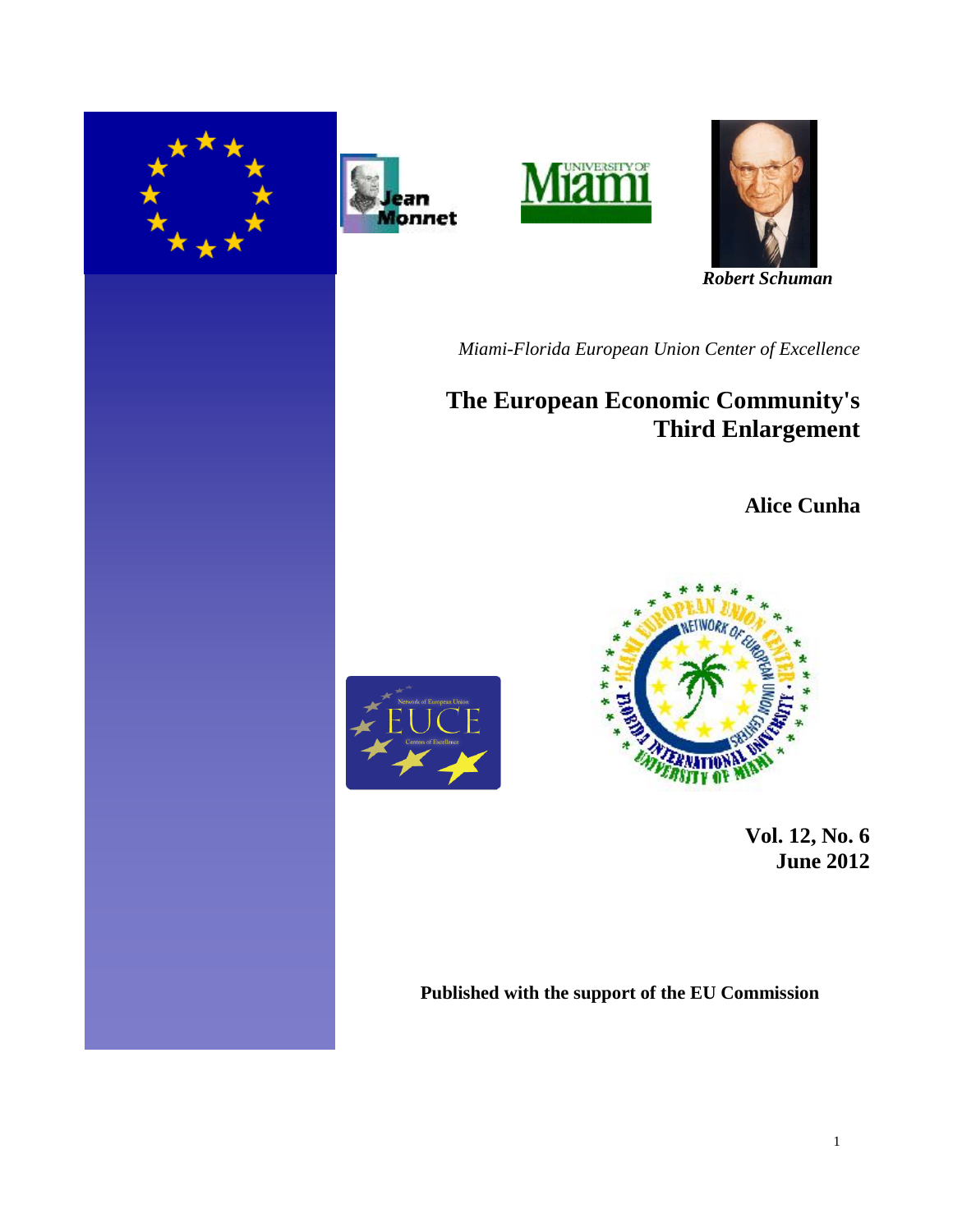## **The Jean Monnet/Robert Schuman Paper Series**

The Jean Monnet/Robert Schuman Paper Series is produced by the Jean Monnet Chair of the University of Miami, in cooperation with the Miami-Florida European Union Center of Excellence, a partnership with Florida International University (FIU).

These monographic papers analyze ongoing developments within the European Union as well as recent trends which influence the EU's relationship with the rest of the world. Broad themes include, but are not limited to:

- $\triangleright$  The collapse of the Constitution and its rescue by the Lisbon Treaty
- $\triangleright$  The eurozone crisis
- $\triangleright$  Immigration and cultural challenges
- $\triangleright$  Security threats and responses
- $\triangleright$  The EU's neighbor policy
- $\triangleright$  The EU and Latin America
- $\triangleright$  The EU as a model and reference in the world
- $\triangleright$  Relations with the United States

These topics form part of the pressing agenda of the EU and represent the multifaceted and complex nature of the European integration process. These papers also seek to highlight the internal and external dynamics which influence the workings of the EU and its relationship with the rest the world.

*Miami - Florida European Union Center Jean Monnet Chair Staff*

University of Miami **Joaquín Roy** (Director)

1000 Memorial Drive **Astrid Boening** (Research Associate) 101 Ferré Building **María Lorca** (Research Associate) Coral Gables, FL 33124-2231 **Maxime Larivé** (Research Assistant) Phone: 305-284-3266 **Dina Moulioukova** (Research Assistant) Fax: (305) 284 4406 **Alfonso Camiñas-Muiña** (Assistant Editor) Web: [www.miami.edu/eucenter](http://www.miami.edu/eucenter) **Beverly Barrett** (Associate Editor)

> Florida International University  **Rebecca Friedman** (FIU, Co-Director)

## *Inter-American Jean Monnet Chair Editorial Board:*

**Paula All,** Universidad del Litoral, Santa Fe, Argentina **Carlos Hakansson**, Universidad de Piura, Perú **Finn Laursen**, Dalhousie University, Halifax, Canada **Fernando Laiseca**, ECSA Latinoamérica **Michel Levi-Coral**, Universidad Andina Simón Bolívar, Quito, Ecuador **Félix Peña**, Universidad Nacional de Tres de Febrero, Buenos Aires, Argentina **Lorena Ruano,** CIDE, Mexico **Eric Tremolada**, Universidad del Externado de Colombia, Bogotá, Colombia

*International Editorial Advisors:*

**Federiga Bindi,** University Tor Vergata, Rome **Blanca Vilà**, Autonomous University of Barcelona **Francesc Granell,** University of Barcelona, Spain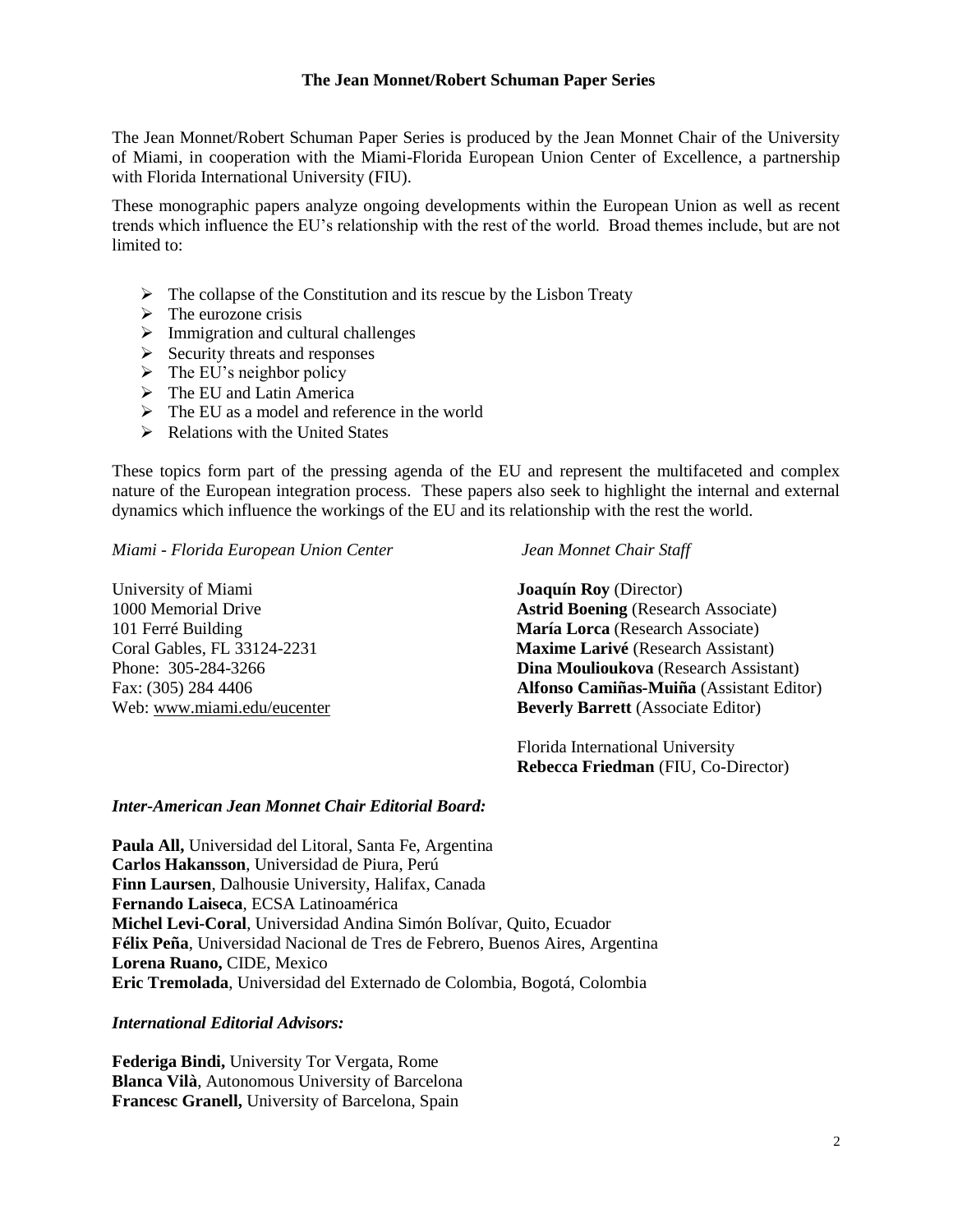# **The European Economic Community's Third Enlargement A Winners Competition for the Member States**

Alice Cunha Instituto de História Contemporânea – NOVA<sup>1</sup>

**Abstract:** The European Economic Community's third enlargement round brought up a series of tensions between member states, which would require a great amount of time and effort to be solved. Bigger issues, such as the British contribution, the community budget and the Common Agriculture Policy reforms, are going to be at the centre of EEC's agenda in the 1970-80's, and ultimately, British and French national interests on these matters will prevail. The basic argument of this article is that member states used the prospect of enlargement to achieve particular policy goals, such as improvements in decisionmaking procedures and budget reform, and only after those accomplishments, member states agreed on concluding the third enlargement.

**Keywords:** European Economic Community, member states, third enlargement

\* \* \*

<sup>&</sup>lt;sup>1</sup> Contemporary History Institute, New University of Lisbon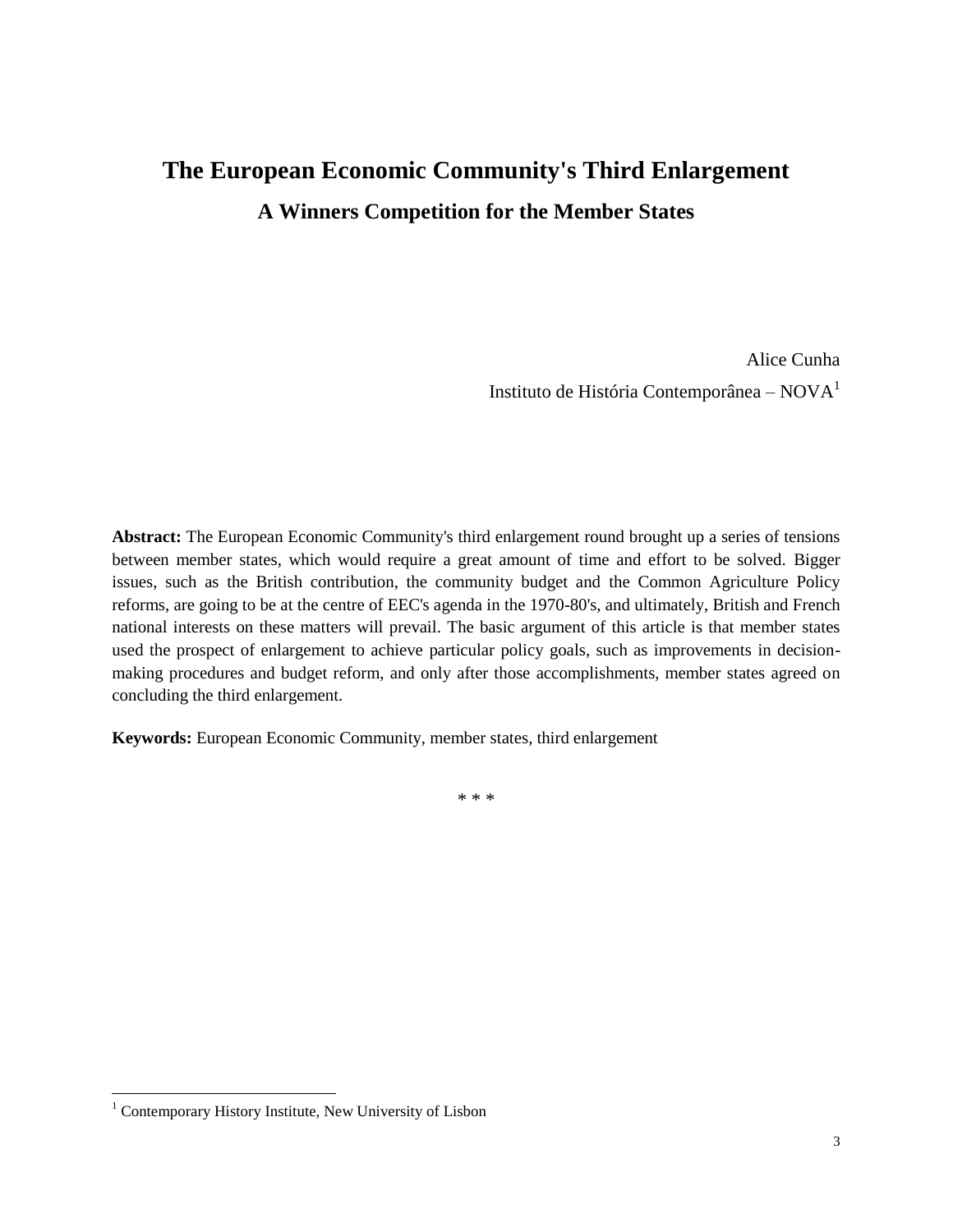## **I. Introduction**

During its first decade, the EEC (European Economic Community), mainly driven by the enthusiastic leadership of Walter Hallstein, President of the European Commission, was successful and achieved several goals<sup>2</sup>. In the 1970's, however, the EEC would be confronted with an international economic system in profound change, the consequences of the first oil crisis, national protectionism and the impact of the first enlargement, which would alter the way the EEC, its institutions and member states, would thereafter act.

It will be within the framework of a Community in change, in which "Eurosclerosis and Europessimism summarize the history of European integration in the mid-70 $\degree$ <sup>3</sup>, that would last through the first years of the 1980's, that the third or Iberian's accession negotiations will arise.

Enlargement has been a major policy area, sometimes the most visible one, and has enable community growth. At the moment, there are some more states<sup>4</sup> on the queue, besides Turkey that remains the eternal candidate, and Croatia which already signed the accession treaty last December and will join on July 2013. Six enlargement rounds later, this article assesses what were EEC member states' responses to membership candidates for the third enlargement round – Portugal and Spain – in the 1980's, based on research made at the HAUE (Historical Archives of the European Union) in Florence and at the AHCE (Archives of the Council of the European Union) in Brussels, which adds value to research on this subject.

My basic argument is that the EEC was caught up by surprise in the mid 1970's by the wave of democratization occurred on the south European countries and that, at the time, another round of enlargement was not a top priority for the EEC, but even so the prospect of enlargement gave way to community internal reforms and to member states' gains, which used enlargement on their own personal advantage.

## **II. The EU and Enlargement**

 $\overline{a}$ 

European integration analysis is incomplete if we fail to bring in enlargement policy, which has been intermingled with the theoretical debates about it<sup>5</sup>. Enlargements have engaged many years of  $EEC/Eu$ ropean Union's<sup>6</sup> (EU) life and have accompanied the EU almost as a permanent item on the agenda.

Since the 1970's that the EU has grown in number of member states: from six in the 1950's it has now 27 members and counting. Meanwhile, enlargement studies became a new area of study<sup>7</sup>, but literature has focused on some enlargements, such as the first<sup>8</sup> (1973) or the biggest<sup>9</sup> one (2004).

<sup>2</sup> BACHE, I., & GEORGE, S., *Politics in the European Union*, OUP, Oxford, 2006, pp. 129

<sup>3</sup> DINAN, D., *Ever Closer Union – An Introduction to European Integration*, Palgrave Macmillan, Houndmills, 2005, p. 69

<sup>&</sup>lt;sup>4</sup> [Iceland,](http://www.eib.org/projects/regions/enlargement/iceland/index.htm#Iceland) The Former Yugoslav Republic of Macedonia and [Montenegro](http://www.eib.org/projects/regions/enlargement/montenegro/index.htm)

<sup>5</sup> CEDERMAN, L.-E., *Expansion or Unity? Placing the European Union in Historical Perspective*, *Towards a New Europe. Stops and Starts in Regional Integration*, Praeger, London, 1995, p. 40

 $6$  After the came into force, on  $1<sup>st</sup>$  November 1993, of the Maastricht Treaty that the EEC is also known as European Union, therefore some references to the EU, when referring to the period after 1993.

<sup>&</sup>lt;sup>7</sup> PRIDHAM, G., "The Arrival of Enlargement Studies: Patterns and Problems", CRCEES Working Paper Series, University of Glasgow, Glasgow, 2008

<sup>8</sup> CAMPS, M., *Britain and the European Community, 1955-1963*, Princeton University Press, Princeton, 1964; KAISER, W., "ʻWhat Alternative is Open to Us?': Britain" in KAISER, W. and ELVERT, J. (eds.), *European*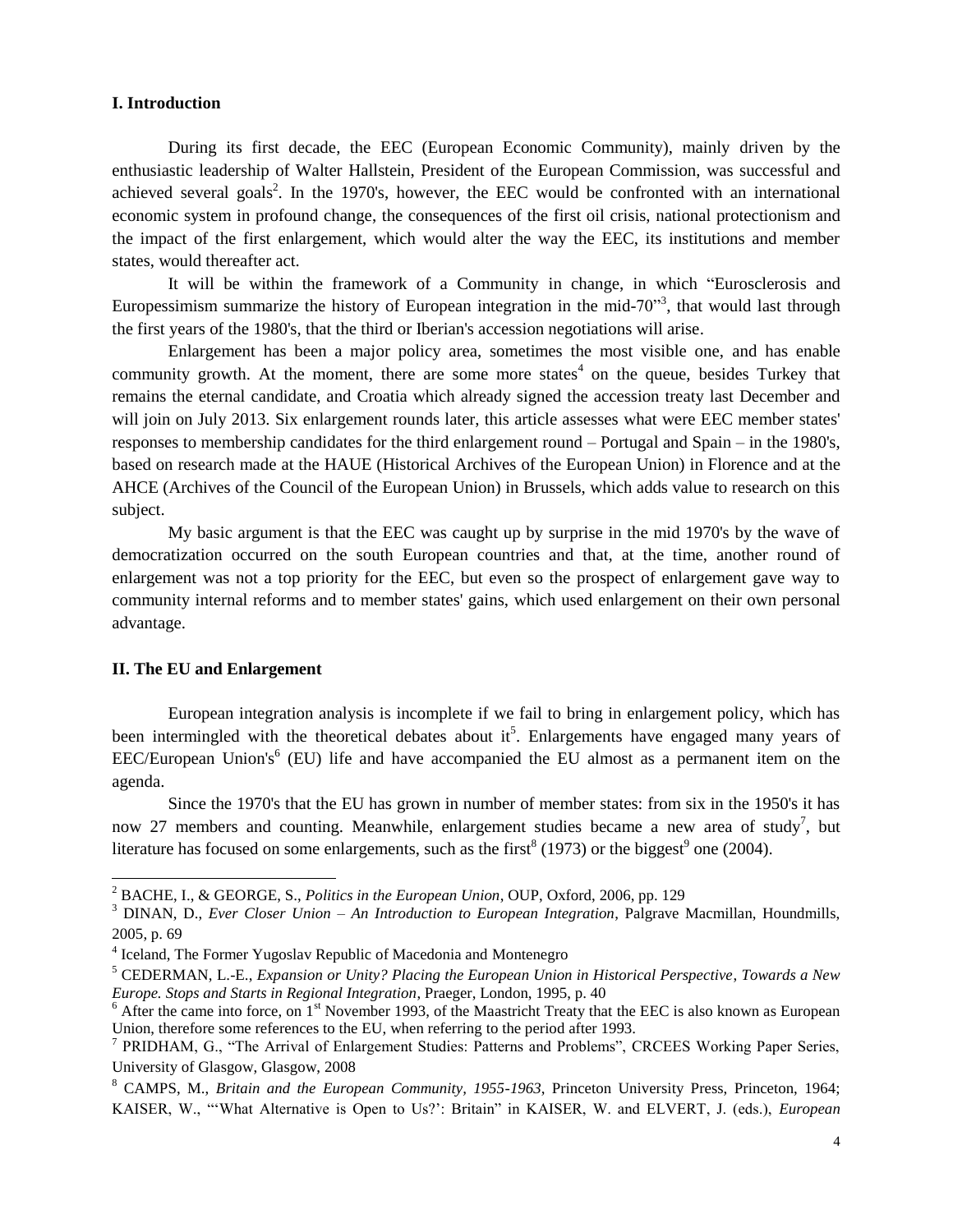At the moment, there is still no systematic study about the Portuguese accession negotiations to the EEC, which can, somehow, be related to the archives' "30 year rule"<sup>10</sup>. Nevertheless, there are some studies about Portugal and the EEC and their relationship<sup>11</sup>; about Spain's accession, even conditioned by the same constraints, its study is more developed<sup>12</sup>.

If, on one hand, enlargement has been "the most important issue that the European Union has faced<sup>"13</sup>, on the other, it was, until the end of the Cold War, "a sporadic event for much of the EU's history"<sup>14</sup>, and it wasn't a "particularly popular" one<sup>15</sup>.

Frank Schimmelfennig and Ulrich [Sedelmeier](http://www.allbookstores.com/Ulrich-Sedelmeier/author) distinguish four main dimensions of enlargement, which are: (1) applicants' enlargement politics; (2) member state enlargement politics; (3) EU enlargement politics; and (4) the impact of enlargement<sup>16</sup>. This article focus mainly on the second and last one – member state's enlargement politics and its impact –, by asserting what makes a state support or reject an accession application, its political and economic gains and losses.

9 SAJDIK, M. and SCHWARZINGER, M., *European Union Enlargement: Background, Developments, Facts*, Transaction Publishers, New Brunswick, 2008; ZIELONKA, J., *[Europe as Empire: The Nature of the Enlarged](http://www.allbookstores.com/Europe-Empire-The-Nature-Enlarged/9780199292219)  [European Union](http://www.allbookstores.com/Europe-Empire-The-Nature-Enlarged/9780199292219)*, Oxford University Press, Oxford, 2006; VERDUN, A. and CROCI, O. (eds.), *The European Union in the Wake of Eastern Enlargement – Institutional and Policy-making Challenges*, Manchester University Press, Manchester, 2005; RUPNIK, J. and ZIELONKA, J. (eds.), *The Road to the European Union – The Czech and Slovak Republics*, Manchester University Press, Manchester, 2003,vol. 1; BARBÉ, E. and JOHANSSON-NOGUÉS, E. (eds.), *Beyond Enlargement: The New Members and New Frontiers of the Enlarged European Union*, Institut Universitari d'Estudis Europeus, Barcelona, 2003; PETTAI, V. and ZIELONKA, J. (eds.), *The Road to the European Union – Estonia, Latvia and Lithuania*, Manchester University Press, Manchester, 2003, vol. 2; BAUN, M. J. (2000), *A Wider Europe: The Process and Politics of European Union Enlargement*, Rowman & Littlefield Publishers Inc, Lanham, 2000; PRICE, V. C., LANDAU, A. and WHITMAN, R. G. (eds.), *The Enlargement of the European Union – Issues and Strategies*, Routledge, London, 1999; AVERY, G. and CAMERON, F., *The Enlargement of the European Union*, Sheffield Academic Press, Sheffield, 1998

 $10$  The "30 year rule" stipulates that most public records are only available for consult after a period of 30 years.

<sup>11</sup> FERREIRA, L. G., *Portugal e as Comunidades Europeias – Do 25 de Abril ao Pedido de Adesão*, Vega, Lisboa, 2001; ASSEMBLEIA DA REPÚBLICA, *Adesão de Portugal às Comunidades Europeias. História e Documentos*, Assembleia da República, Lisboa, 2001; CUNHA, A., *À Descoberta da Europa – A Adesão de Portugal às Comunidades Europeias*, Instituto Diplomático, Lisboa, 2007

<sup>12</sup> ALONSO, A., *España en el Mercado Común. Del Acuerdo del 70 a la Comunidad de los Doce*, Espasa Calpe, Madrid, 1985; BASSOLS, R., *España en Europa. Historia de la Adhesión (1957-1985)*, Política Exterior, Madrid, 1995; CLOSA, C. and HEYWOOD, P. M., *Spain and the European Union*, Palgrave Macmillan, Houndmills, 2004

<sup>16</sup> SCHIMMELFENNIG, F. and [SEDELMEIER,](http://www.allbookstores.com/Ulrich-Sedelmeier/author) U., *op. cit.*, p. 6

 $\overline{a}$ 

*Union Enlargement – A Comparative History*, Routledge, London, 2004, pp. 9-30; LAURSEN, J., "A Kingdom Divided: Denmark", in in KAISER, W. and ELVERT, J. (eds.), *European Union Enlargement – A Comparative History*, Routledge, London, 2004, pp. 31-52; MOREIRA, G., *On the Margins of Europe: Britain and European integration (1945-1997)*, Universidade de Aveiro, Aveiro, 2000; MOXON-BROWNE, Eduard (2004), "From Isolation to Involvement: Ireland", in KAISER, W. and ELVERT, J. (eds.), *European Union Enlargement – A Comparative History*, Routledge, London, 2004, pp. 53-69

<sup>13</sup> NUGENT, N., "Preface", in NUGENT, N. (ed.) *European Union Enlargement*, Palgrave Macmillan, Houndmills, 2004, p. ix

<sup>&</sup>lt;sup>14</sup> SCHIMMELFENNIG, F. and [SEDELMEIER,](http://www.allbookstores.com/Ulrich-Sedelmeier/author) U., "The Politics of EU Enlargement: Theoretical and Comparative Perspectives", in SCHIMMELFENNIG, F. and SEDELMEIER, U. (ed.), *[The Politics of European Union](http://www.allbookstores.com/The-Politics-European-Union-Enlargement/0415498945)  [Enlargement: Theoretical Approaches](http://www.allbookstores.com/The-Politics-European-Union-Enlargement/0415498945)*, Routledge, London, 2009, p. 3

<sup>&</sup>lt;sup>15</sup> SCHNEIDER, C. J., *[Conflict, Negotiation and European Union Enlargement](http://www.allbookstores.com/Conflict-Negotiation-European-Union-Enlargement/9780521514811)*, Cambridge University Press, Cambridge, 2009, p. 1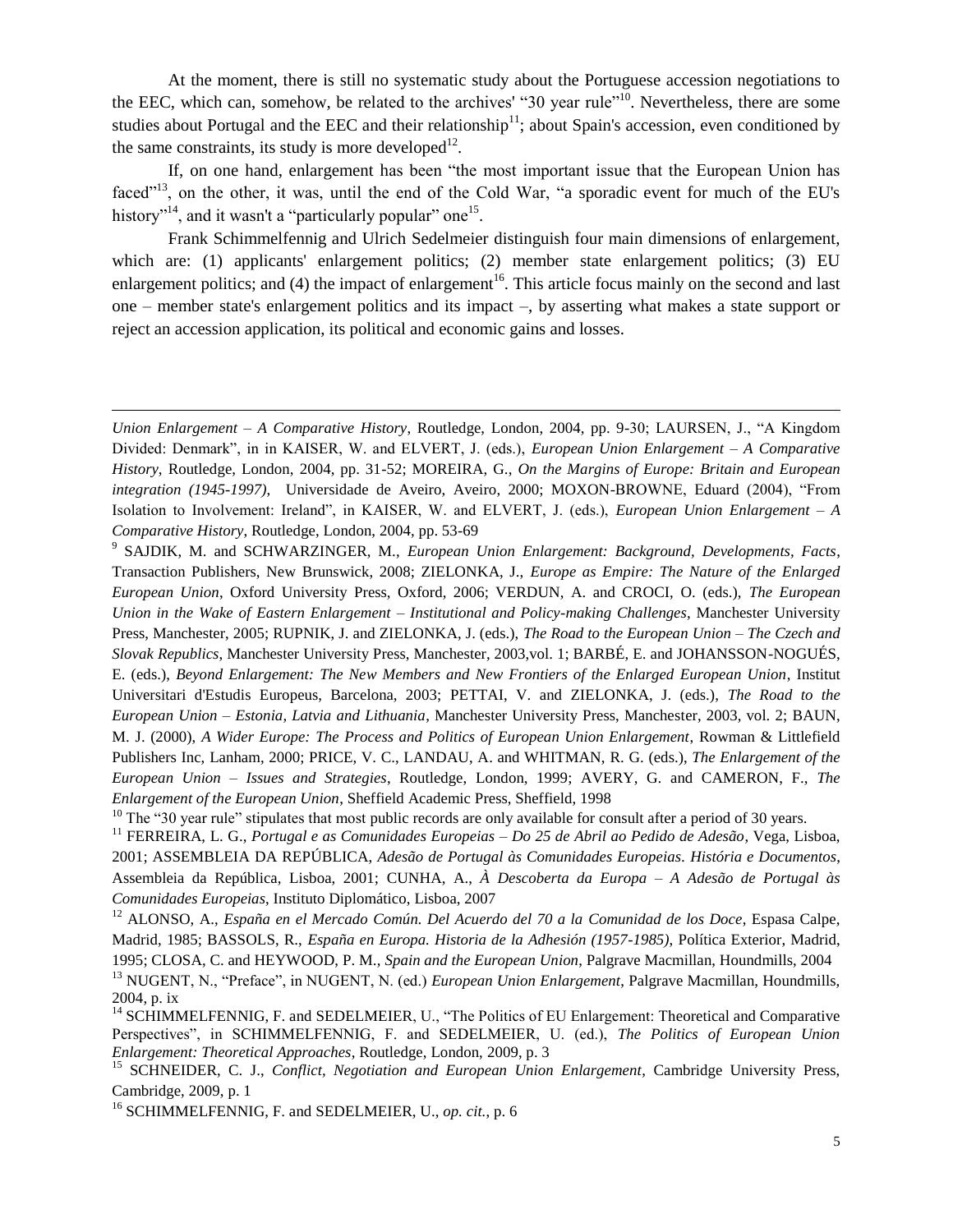#### **III. The Third or Iberian Enlargement**

It was only in 1973, sixteen years after the establishment of the European Economic Community, that it had its first enlargement<sup>17</sup>. However, it took only two more years until a new round of accession requests would be presented. In a year and a half – from April 24, 1974 until November 20, 1975 –, the three southern European dictatorship regimes were overturned, and it would take little time until all turn themselves towards the EEC, which was, somehow, caught up by surprise by this wave of democratization occurred on the south European countries.

With the overturn of the authoritarian regimes in southern Europe, Portugal, Greece and Spain will initiate their path towards democracy. However, it will take some time until a minimum degree of democratic consolidation to take place. The EEC followed the political developments happening in those countries with attention and concern and from the start that confined economic assistance and political support to the establishment of a democratic regime. Only democratic countries could, first, receive economic and financial assistance, and then become member states.

The arguments presented to request accession were essentially two: democratic stabilization and economic development. After the first enlargement, the support of democracy became a publicly acknowledged aim of the EEC<sup>18</sup> and both Portugal and Spain used that to their favor. Unlike Kissinger and the United States of America, which defended that a communist regime in Southern Europe would teach some lessons, the EEC saw in democracy support a security issue, a way to defend itself. In the end, one can even argue that the third enlargement round was accomplished for European security reasons<sup>19</sup>.

In Portugal, Greece and Spain progresses towards democracy were being made<sup>20</sup> and that pleased the EEC, whose representatives assume their commitment towards it. On the other hand, it was clear that rejecting an application from those three countries would "stimulate the Communist forces evidently alive in each of them<sup> $21$ </sup>, fact which determines that the reasons underlying both the second and third enlargement rounds were political, both for the applicants countries as for the member states<sup>22</sup>. Future EEC's membership was thus considered as "a reward for democratization"<sup>23</sup>.

If it was important for the EEC to have democratic regimes in Southern Europe, and both member states and EEC representatives assume their commitment towards it, it would have economic costs and interfere with how the EEC was established in the 1980's, especially from an economic point of view. In 1976, still Portugal and Spain had not presented their accession requests, it was recognized that "the

<sup>&</sup>lt;sup>17</sup> The history of EEC's enlargements begins with the Irish accession request made at  $31<sup>st</sup>$  July 1961, followed by similar requests made by Denmark, Sweden, Norway and the United Kingdom. The main question raised was whether states had to hand over a part of their sovereignty in favor of a supranational organization, thus the resistance to a formal commitment with such an organization as the EEC, even though it had very appealing economic benefits.

<sup>18</sup> MILWARD, A. S., *Politics and Economics in the History of the European Union*, Routledge, London, 2005, p. 24 <sup>19</sup> LOPES, E. R., "Depoimento", in TEIXEIRA, N.S. e PINTO, A.C., *Portugal e a Integração Europeia 1945-1986* 

*<sup>–</sup> A Perspectiva dos Actores*, Temas e Debates, Lisboa, 2007, p. 158

<sup>20</sup> COMMISSION (1978), *Bulletin of the European Communities*, No.5, Brussels, Commission of the European Communities, p. 7

<sup>&</sup>lt;sup>21</sup> SEERS, D., "Introduction: The Second Enlargement in Historical Perspective", in SEERS, D. and VAITSOS, C., *The Second Enlargement of the EEC – The Integration of Unequal Partners*, St. Martin's Press, New York, 1982, pp.  $6-7$ 

<sup>&</sup>lt;sup>2</sup> VAITSOS, C., "Conclusions: Economic Effects of the Second Enlargement", in SEERS, D. and VAITSOS, C., *op. cit.*, p. 243

<sup>23</sup> EDWARDS, G. and WALLACE, W., *A Wider European Community? – Issues and Problems of Further Enlargement*, Federal Trust for Education and Research, London, 1976, p. 30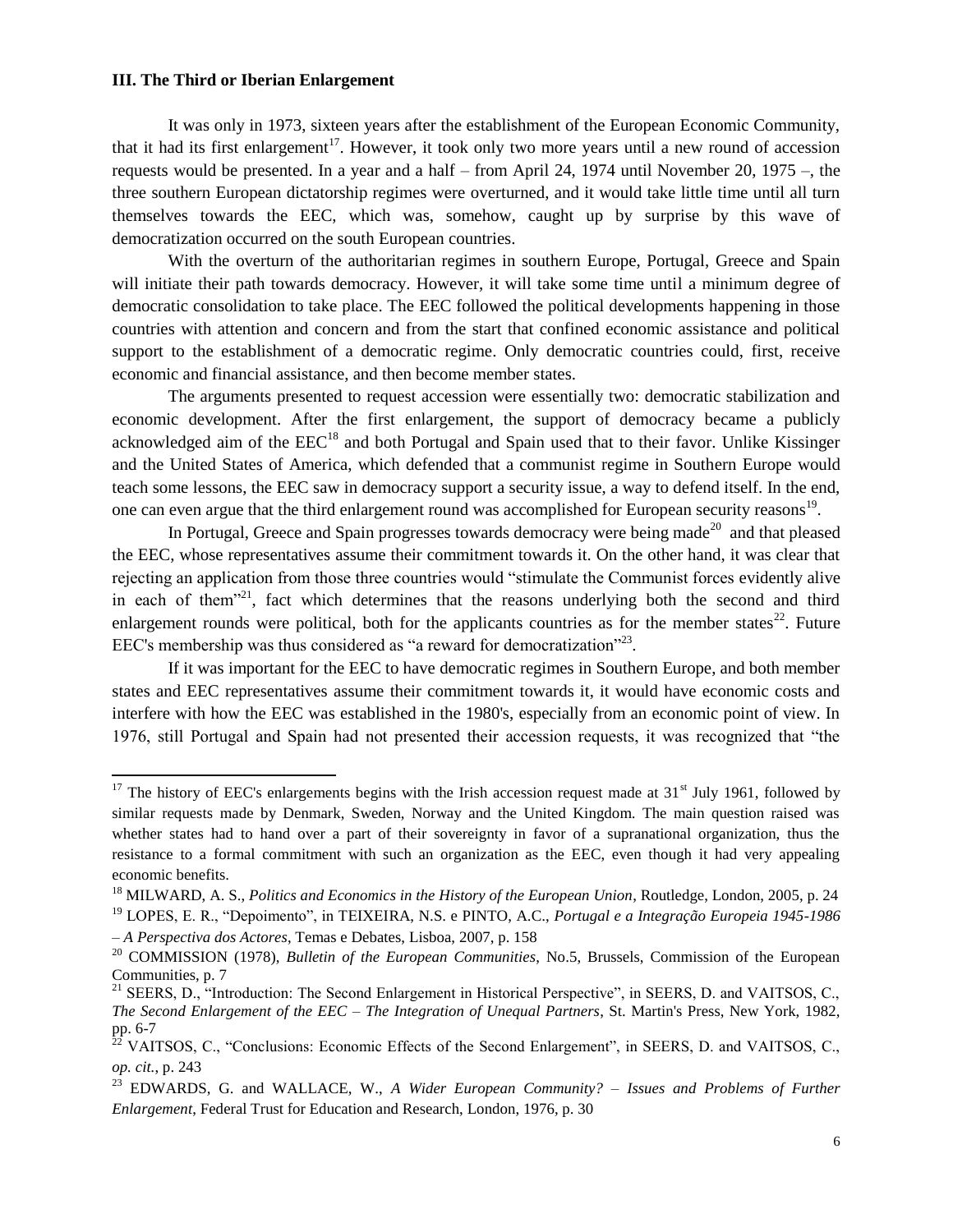relative homogeneity of the Community will be decreased as countries with developing economies are included"<sup>24</sup>.

| Candidate | Demand<br>Accession | for Beginning<br>negotiations | of Signature of the Accession<br><b>Accession Treaty</b> |            |
|-----------|---------------------|-------------------------------|----------------------------------------------------------|------------|
| Greece    | 12/06/1975          | 27/07/1976                    | 28/05/1979                                               | 01/01/1981 |
| Portugal  | 28/03/1977          | 17/10/1978                    | 12/06/1985                                               | 01/01/1986 |
| Spain     | 28/07/1977          | 05/02/1979                    | 12/06/1985                                               | 01/01/1986 |

Table I. Key-dates on the second and third enlargement rounds

By 1978, when the three candidates were at different stages in the accession process<sup>25</sup>, the Commission sends a communication to the Council – "General Considerations on the Problems of Enlargement" – where it presents the economic difficulties<sup>26</sup> and institutional problems posed by enlargement $^{27}$ .

In the 1980's, the EEC had not only a high level of economic development, but its structures also were comparatively homogeneous. Greece, Portugal and even Spain (which had more economic growth potential), on the other hand, were less economically developed countries and if they became member states they would enhance the already existing difficulties in some regions and economic sectors. Besides that, the existing agricultural and industrial structures in all three countries were far different from those of the member states.

The concern that enlargement could jeopardize the EEC economic accomplishments and the cohesion of the common market was real; the fear that it could also weaken it and therefore question its fundamental aims was also existent<sup>28</sup>. However, there were indeed few grounds for refusing membership to the three applicants. In spite of that, one could not underestimate the ability of member states to delay any enlargement process, as would be proven by the Iberian enlargement.

It was acknowledged that Spain's economy was relatively small in comparison with the EEC's, which could suggest that Spanish membership would not present major difficulties. This was not, however, the case, since that Spain competes most efficiently with the EEC in a number of areas. Furthermore, its economy was developing well, enjoying competition conditions, which privileged its expansion. On the other hand, one must recognize a certain structural weakness in Spanish companies to what concerns size, productivity and technology.

The accession negotiations started for Portugal at the  $17<sup>th</sup>$  October 1978 and a few months later, at the  $5<sup>th</sup>$  of February 1979, for Spain. Roy Jenkins, when it came to negotiations, asserted "that the Commission will do everything in their power to lead to a rapid and successful conclusion", bearing in mind "an agreement satisfactory to both parties"; he warned, however, for the many difficulties that had

 $\overline{a}$ 

 $^{24}$  EDWARDS, G. and WALLACE, W., *op. cit.*, pp. 3-4

<sup>&</sup>lt;sup>25</sup> At that time, Greece was negotiating at a very good rhythm, which predicted that Greece's accession could take place by 1981; the Commission was working on forwarding its opinion on Portugal's application, which would soon be known; and it had also began its opinion on Spain.

 $^{26}$  It makes a more complete analysis on agriculture, industry, energy, social and regional aspects.

<sup>&</sup>lt;sup>27</sup> COMMISSION, "General Considerations on the Problems of Enlargement" (Communication sent by the Commission to the Council on 20 April 1978), in *Bulletin of the European Communities*, Supplement 1/78, Luxembourg, European Communities, 1978 [COM (78) 120 final]

<sup>28</sup> COMMISSION, *op. cit.*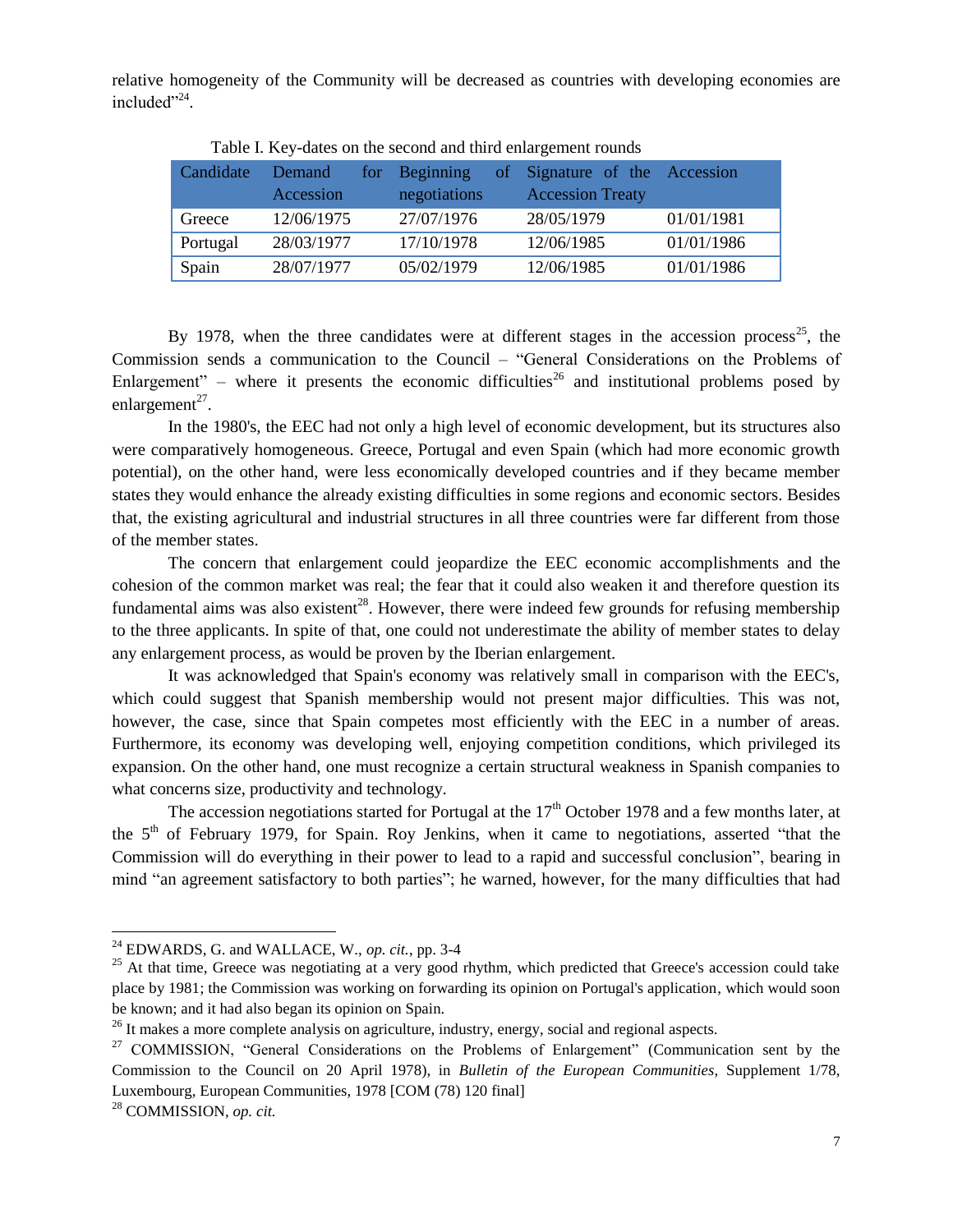to be overcome before integration<sup>29</sup>. By then, it was useless to pretend, that Spain's accession would pose no problems. As Carlos Closa and Paul Heywood argue "the Spanish accession was a challenge for the EU member states, due not only to its size, but also because of the lack of complementary between the Spanish and the member states economy"<sup>30</sup>.

While Greece's accession negotiations lasted for only two years, the Portuguese and Spanish ones, lasted for six/seven years. Whereas a good personal relationship between Karamanlis and Giscard d'Estaing speeded up Greece's negotiations and made it easier to accomplish accession, there was "considerable latent opposition within the Community to Iberian enlargement. France was the most hostile, while the Benelux countries were reluctant, and Italy uncomfortably thorn between Latin solidarity and the rivalries of Mediterranean agriculture"<sup>31</sup>. As Loukas Tsoukalis<sup>32</sup> points out "the rhetoric on Western democratic ideals gradually gave way to heated discussions about the price of peaches and olive oil".

In June 1980, the first phase of negotiations, *vue d'ensemble*, had not yet been completed. Portugal and Spain instigated the EEC that it had to be concluded before summer holidays, starting the second phase, the actual negotiations, in autumn. The Commission agreed and felt that the "timing" to finish its work was possible, but the Council (= member states) did not commit to deadlines<sup>33</sup>.

The perspective of enlargement brought up a series of tensions between member states, that would require a great amount of time and effort to be over and done. As Thomas Pedersen<sup>34</sup> argues, the EU's enlargement policy has become politicized and remains above all a "key political process"<sup>35</sup>, which makes that "the most lengthy and arduous part of the negotiations is not the accession negotiations between the Union and the applicant countries at ministerial or ambassadorial level, but the internal discussions of the Union itself<sup>356</sup>.

Bigger issues, such as the British contribution, the community budget and the Common Agriculture Policy (CAP) reform, are going to be at the centre of the EEC's agenda in the 1980's. And ultimately, the British and French national interests on these matters will prevail.

#### **IV. The barriers to overcome**

l

There was an EEC's commitment to implement structural reforms as a key requirement to meet its internal and external obligations related to enlargement<sup>37</sup>, arguing that the expansion and strengthening of

<sup>&</sup>lt;sup>29</sup> AHCE, CONF-P/4/78, "Declaration made by Mr. Roy Jenkins, President of the Commission of the European Communities at the opening ministerial session of the negotiations between the European Communities and Portugal, further to Portugal's application to accede to those Communities, held in Luxembourg on 17 October 1978", p. 2

<sup>30</sup> CLOSA, C. and HEYWOOD, P. M., *op. cit.*, p. 21

<sup>31</sup> JENKINS, R., *European Diary, 1977-1981*, Collins, London, 1989, pp. 199-200

<sup>32</sup> TSOUKALIS, L., *The European Community and its Mediterranean Enlargement*, George Allen & Unwin, London, 1981, p. 136

<sup>33</sup> AHCE, BAC 250/1980 n.º5, "Note de Dossier – Situation des Négociations avec l'Espagne et le Portugal après des sessions de négociations du 6.6.1980 et perspectives du déroulement futur", 16 juin 1980

<sup>34</sup> PEDERSEN, T., *European Union and the EFTA Countries: Enlargement and Integration*, Pinter Publishers Ltd, London, 1994, p. 138

<sup>35</sup> SCHIMMELFENNIG, F. and [SEDELMEIER,](http://www.allbookstores.com/Ulrich-Sedelmeier/author) U., *op. cit.*, p. 3

<sup>36</sup> AVERY, G. and CAMERON, F., *op.cit.*, p. 31

<sup>37</sup> EUROPEAN COMMUNITIES, "European Union – Reports for 1980", in *Bulletin of the European Communities*, Supplement 4/80, Office for Official Publications of the European Communities, Luxembourg, 1981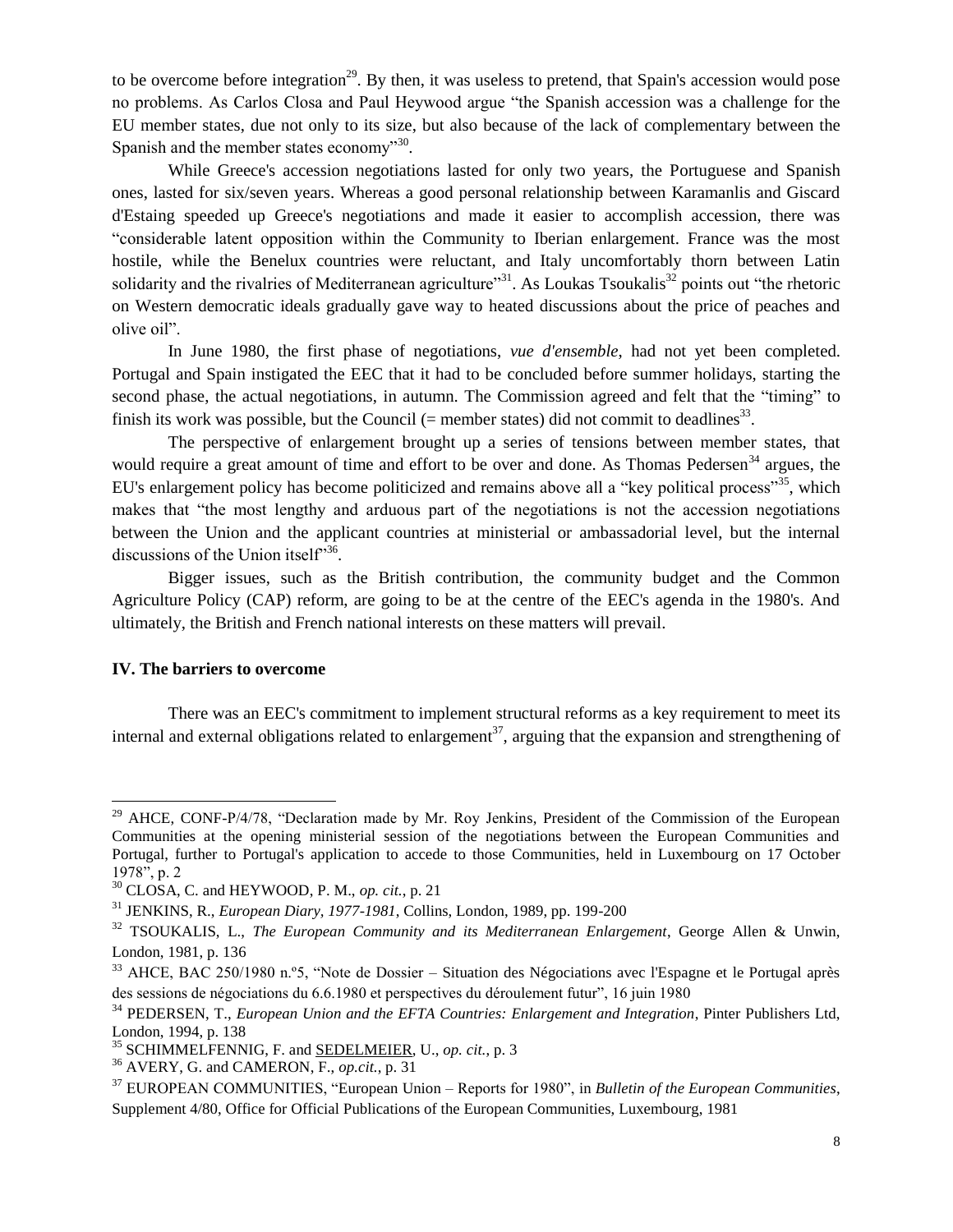common policies must be pursued in parallel and simultaneously, but the former cannot ever be a condition to the later<sup>38</sup>.

Negotiations with Portugal and Spain were now being conducted on the same basis than those of Greece and even those of the first enlargement and the concerns were also the same as that for the first widening: the need to strengthen the EEC before enlarging it.

Thus, in parallel with the negotiations, there was a need to expand and refocus certain Community instruments (particularly in agricultural and financial sectors) to deal with the three accessions (e.g., regional and social funds), to ensure that there will actually occur a considerable transfer of resources to the south of the EEC, so that future member states might receive everything they can absorb $39$ .

However, in this case, member states did not consider enlargement as an opportunity to enhance reforms, but rather "a source of misunderstanding about major policy issues and as an obstacle to further development of the Community in general"<sup>40</sup>. And there were other difficulties. As Desmond Dinan<sup>41</sup> mentions, "EC's problems were a legion", including among them "a paralyzed decision-making process, a weak Commission, an agricultural policy seemingly out of control, a new French president (François Mitterrand) and a new British prime minister (Margaret Thatcher) who insisted on a budget compensation, a subject that dominated the next five years and the following fifteen summits", which made that accession negotiations got involved on this ongoing negotiation between the member states $42$ .

## *The UK contribution to the budget*

In the 1980's, an important issue that influenced the course, or rather, the non-political advancement of the negotiations with Portugal and Spain was the British contribution to the budget.

With the fall of the Conservative government of Edward Heath in 1974, and the come-to-office of the Labour Party, led by Harold Wilson, which did not agree with the British accession clauses, the EEC was immediately "confronted with the thorny issue of the British budget contribution"<sup>43</sup>.

In 1976, the UK was then the third largest net contributor to the community budget (Germany and Belgium) and the following year it was the second, just behind Germany. Even with the renegotiation and the transitional provisions, the situation remained. It was expected that once the transitional period was finished by 1980, the UK would became the largest net contributor. Such situation was due to: (1) the UK imported more goods outside the EEC than the other member states, so it paid more taxes on imports; (2) low rates of consumption meant that British consumers used more than the country's wealth, which meant that the country would contribute with more VAT for the Community budget; (3) off-budget, payments were dominated by CAP and the UK had a small agricultural sector and therefore received less than other member states which had larger agricultural economies. The problem was not, however, on the contribution the UK made to the EEC, but the amount it received in return<sup>44</sup>.

 $38$  AHCE, BAC 250/1980 n. $\degree$  64, "Briefing Note for President Jenkins, Venice Summit Meeting: Enlargement – President Giscard's remarks", 10 June 80

<sup>&</sup>lt;sup>39</sup> AHCE, BAC 250/1980 n.º 5, "Note for the Attention of Mr. F. Spaak, head of the Enlargement Delegation: Portuguese Negotiations – Briefing for your Meeting with Mr. Natali", 12 June 1980

<sup>40</sup> DONGES, J. B., "A Comunidade Europeia na Encruzilhada", in FERREIRA, E. S. (ed.), *Integração Económica – Teoria – CEE – A Adesão de Portugal*, Edições 70, Lisboa, 1983, p. 276

<sup>41</sup> DINAN, D., *op. cit.*, p. 70

<sup>42</sup> AVERY, G. and CAMERON, F., *op. cit.*, pp. 33

<sup>43</sup> GRIFFITHS, R. T., "A Dismal Decade? European Integration in the 1970s", in DINAN, D. (ed.), *Origins and Evolution of the European Union*, Oxford University Press, Oxford, 2006, p. 173

<sup>44</sup> GRIFFITHS, R. T., *op. cit.*, p. 177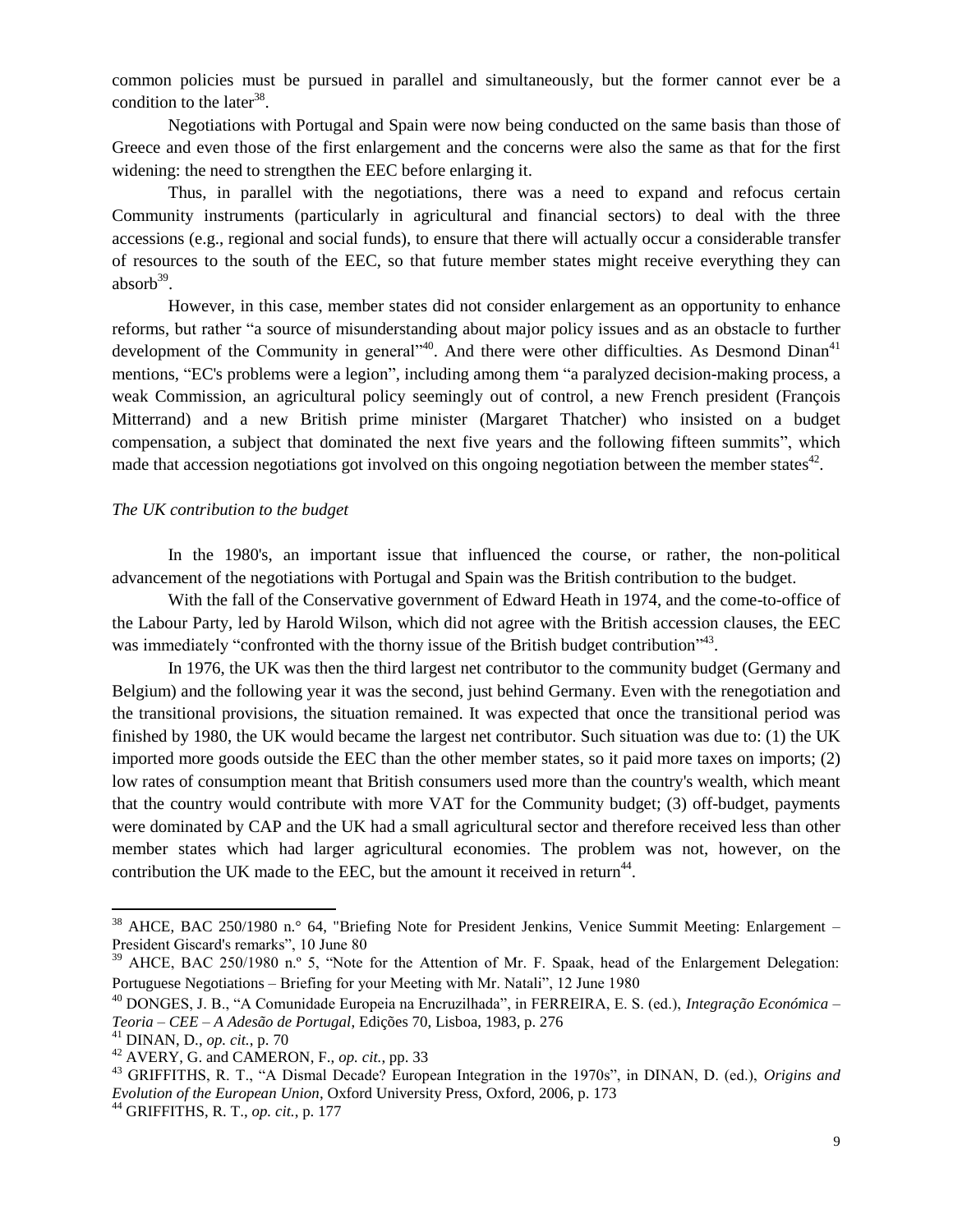Two years earlier, in 1974, the renegotiation of the accession clauses was almost finished when the leaders of the Community mandated the Commission to create a "corrective mechanism" that would prevent the United Kingdom or any other member state to contribute too much to the EEC's budget. At the summit in Dublin (10-11 March 1975), it was decided to reimburse the UK. Months later, at the Dublin European Council (29-30 November 1979), Margaret Thatcher, elected meanwhile, did not accept the Commission's proposal to repay 350 million pounds; she wanted one million, maintaining her position during the following four and a half years; in this period of four/five years several temporary "cuts" were agreed, but no final agreement was reached, so the UK would begin to obstruct the progress in other areas, until its claim was accepted.

By this particular case, it began to be clear that the political rhetoric in favor of democratic consolidation in Southern Europe and the accession of candidate countries was giving way to the proper and immediate interests of the member states.

#### *Institutional Reform*

In the early 1970's, the institutions created by the Treaty of Rome indicated several weaknesses. To this regard, it was the hypothesis of enlargement that gave the final stimulus needed for institutional reform, because the prospect of enlargement came at a time when Community institutions were in need of reform<sup>45</sup>.

Previously, the "Tindemans Report"<sup>46</sup> already enclosed a section devoted to institutional reform, in which Leo Tindemans argues that the institutional basis as enshrined in the treaties should be maintained, since it improves the performance of institutions, whose authority was being deteriorated, which reflected itself in later decisions. After analyzing each institution, some recommendations were delivered, among which are considered the enrichment of the role of the European Council and of the European Parliament, the extent of use of majority voting, the coordination of Council activities, greater influence and cohesion of the Commission and the delegation of executive power.

The European Commission itself acknowledges that "the strengthening of the European institutional system must be pursued in the future, especially taking into account the predictable consequences of enlargement<sup>147</sup> and its president supports that "the impact of enlargement on the institutions, originally designed for six countries, seeking to accommodate nine, should be scrutinized" arguing that "the Community has to strengthen itself in order to support the future expansion"<sup>48</sup>.

Basically, it was a common understanding that enlargement would led to EEC's "development and not to dilution", which implied "the development of common policies, institutions' strengthening and the improvement of political cooperation<sup>149</sup>.

This issue will be specifically placed in the context of enlargement in more than one occasion<sup>50</sup>, because the deterioration of institutions was at risk, and there was no assurance that the present

 $\overline{a}$ 

<sup>45</sup> SEERS, D., *op. cit.*, p. 8

<sup>&</sup>lt;sup>46</sup> EUROPEAN COMMUNITIES – COMISSION, "European Union Report by Mr. Leo Tindemans, Prime Minister of Belgium, to the European Council", in *Bulletin of the European Communities*, Supplement 1/76, Office for Official Publications of the European Communities, Luxembourg, 1976, pp. 29-33

<sup>&</sup>lt;sup>47</sup> EUROPEAN COMMUNITIES, "European Union Report for 1977 by the Ministers of Foreign Affairs", in *Bulletin of the European Communities*, Supplement 8/77, Office for Official Publications of the European Communities, Luxembourg, 1977, p. 10

<sup>&</sup>lt;sup>48</sup> Address by Mr. Roy Jenkins to the European Parliament, on 8 February 1977, presenting the Commission's programme for 1977, in COMMISSION, *Bulletin of the European Communities*, No. 2, Commission of the European Communities, Brussels, 1977, p. 12

<sup>49</sup> EUROPEAN COMMUNITIES, *op. cit.*, p. 14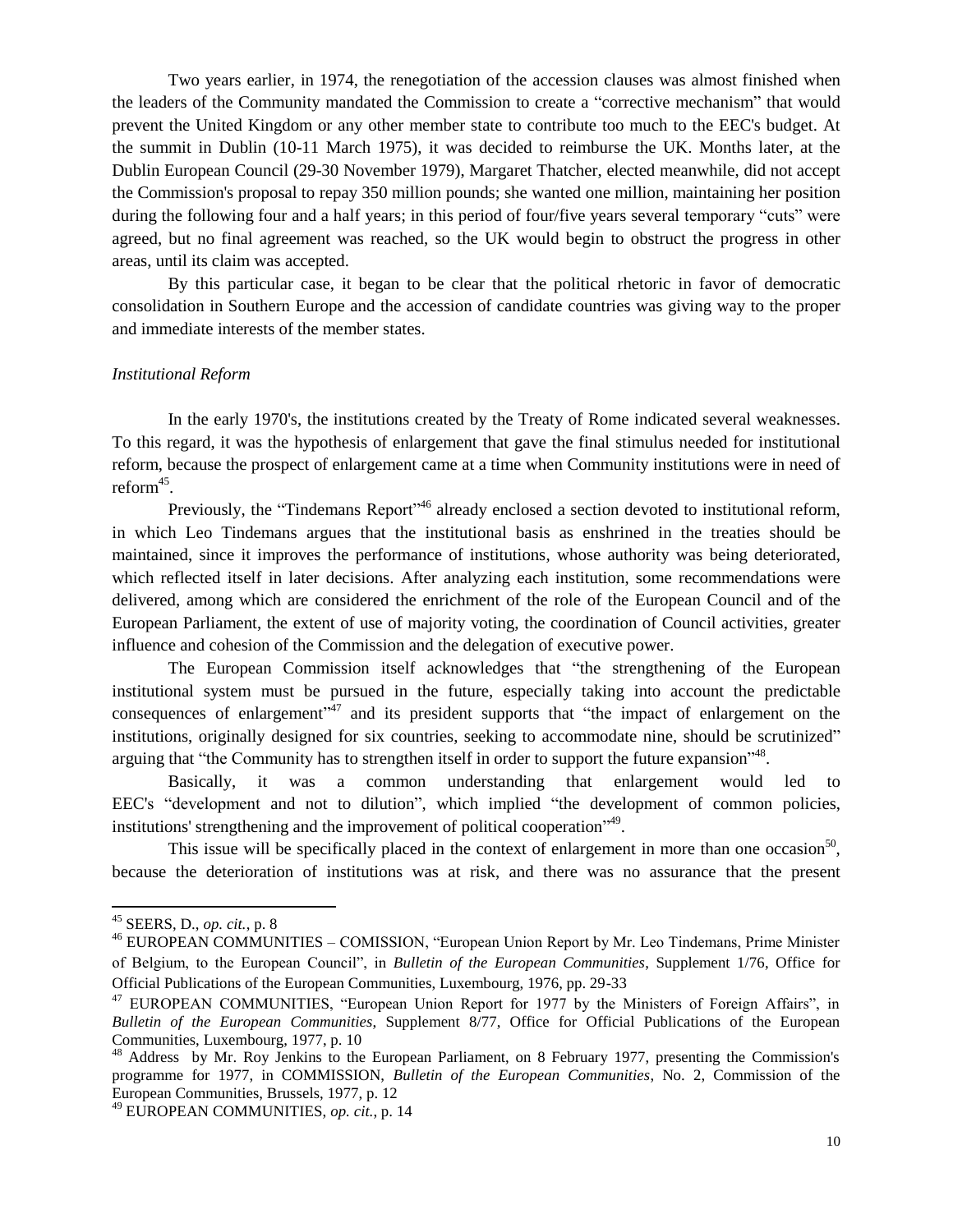institutional system would ensure an efficient decision-making process in an enlarged community, which had already occurred earlier in the transition from six to nine member states.

Thus, in the early 1980's, there was not only the perception but also the agreement to carry out institutional reforms, in order to make the decision process easier and more effective<sup>51</sup>. But this was still the beginning, dragging it until the conclusion of the accession negotiations and even beyond, ending only in 1986 with the signing of the Single European Act.

#### **Negotiations' stops and starts**

Since its beginning the negotiations remained slow. Attilio Ruffini, the Council's President, expressed the wish that the main problems were defined so that practical solutions could be found<sup>52</sup>, but between desires and achievements the road is long and sometimes winding. However, accession meetings continued<sup>53</sup>. At the Luxembourg European Council (27-28 April 1980), no agreement was reached on the main subject on the agenda, the British contribution. It was then evident the lack of community cohesion and enthusiasm.

After a new year, the European Community changes with a new European Commission and a new President, Gaston Thorn, taking office, from January 6, 1981 to January 5, 1985<sup>54</sup>, period which will almost match with the remaining length of the negotiations. Political progresses were, however, scarce. Gathered at the Luxembourg European Council (29-30 June 1981), the Heads of State and Government did not go further on enlargement, since the main discussion subject was the economic and social situation, besides restructuring EEC's budget. By then, not only the UK had problems with the budget, but also Helmut Schmidt did not accept that the Federal Republic of Germany (FRG) was the only net contributor to EEC's budget.

Until then, the prospect of new members did not pose special difficulties for France. That will, however, change starting June 5, 1980, with the abrupt and sudden change of attitude of Valéry Giscard d'Estaing. A year later, the French government presented to the other Member States and the European institutions, the "Mémorandum sur la Relance Européenne"<sup>55</sup>, which suggests the consolidation and development of common policies, the improvement of EEC functioning and institutional cooperation, so

<sup>&</sup>lt;sup>50</sup> EUROPEAN COMMUNITIES, "Enlargement of the Community - General considerations on the problems of enlargement", in *Bulletin of the European Communities*, Supplement 1/78, Office for Official Publications of the European Communities, Luxembourg, 1978 [Communication sent by the Commission to the Council on 20 April 1978, COM (78) 120 final], pp. 15-16; EUROPEAN COMMUNITIES, "The Institutional System of the Community – Restoring the Balance", in *Bulletin of the European Communities*, Supplement 3/82, Office for Official Publications of the European Communities, Luxembourg, 1982 [COM (81) 581, 7 October 1981]

<sup>51</sup> BACHE, I. & GEORGE, S., *op. cit.*, p. 153

<sup>52</sup> COMMISSION, *Bulletin des Communautés Européennes*, n.º 2, Commission des Communautés Européennes, Bruxelles, 1980, p. 66 ; CONF-P/2/80, "2<sup>nd</sup> meeting of the conference at ministerial level, Statement by Mr. Attilio Ruffini, President-in-office of the Council of the European Communities on the progress of the conference"

<sup>53</sup> COMMISSION, *Bulletin des Communautés Européennes*, n.º 2, Commission des Communautés Européennes, Bruxelles, 198*.*; COMMISSION, *Bulletin des Communautés Européennes*, n.º 6, Commission des Communautés Européennes, Bruxelles, 1980; COMMISSION, *Bulletin des Communautés Européennes*, n.º 12, Commission des Communautés Européennes, Bruxelles, 1980

<sup>54</sup> JO L 9 du 9.1.1981

<sup>&</sup>lt;sup>55</sup> "Mémorandum sur la relance européenne", in *Bulletin des Communautés Européennes*, n° 11, Office des publications officielles des Communautés Européennes, Luxembourg, 1981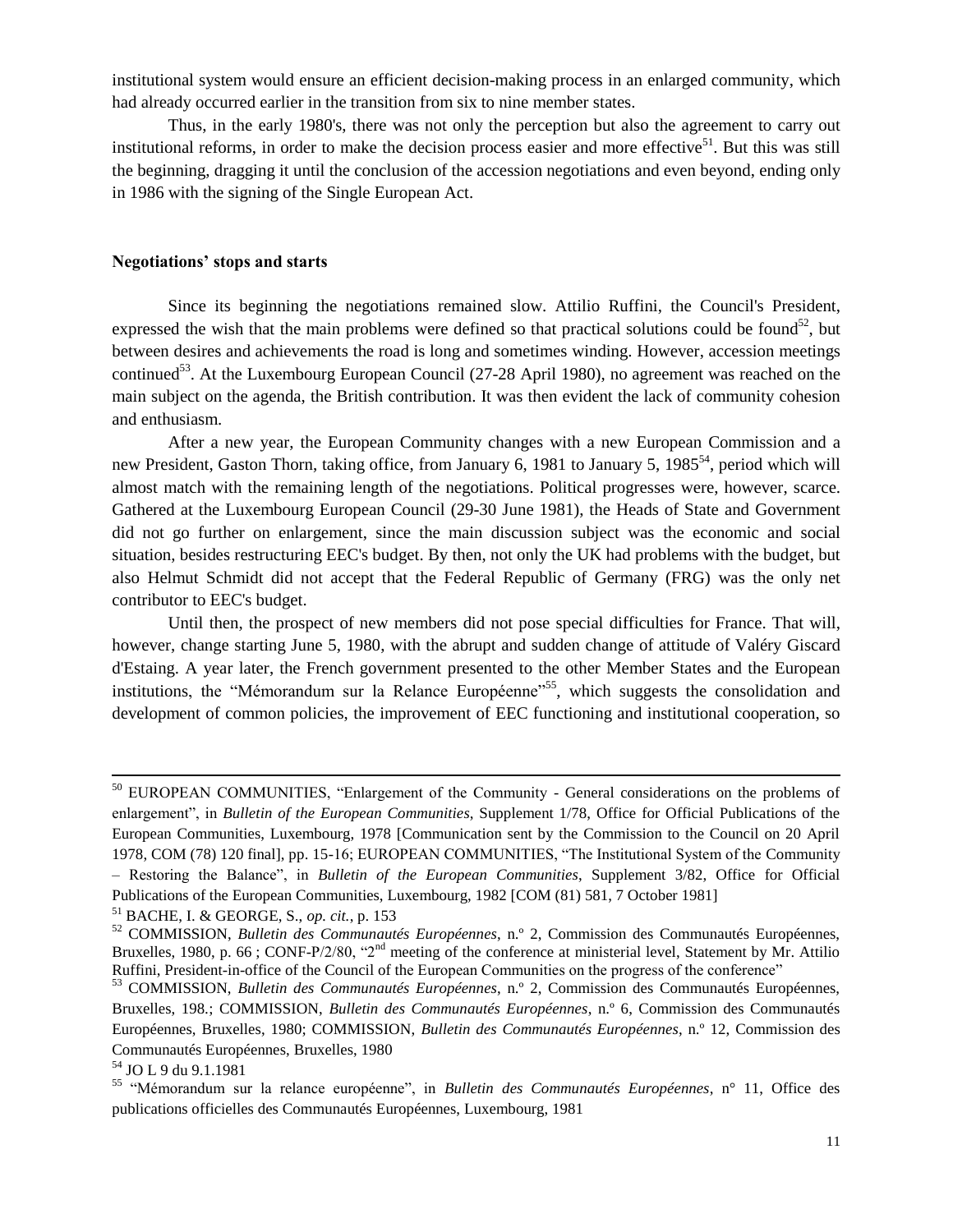that there could happen a European relaunch. This is the "official" statement; yet, the coming up of French elections and the "need" to please French farmers was the main reason behind this pause<sup>56</sup>.

Between May 1981 and the end of the following year, French position had two axes: to impose its views to its partners and to make Portugal and Spain wait, until suitable solutions to the problems posed by enlargement were found, so not to repeat the Greek experience<sup>57</sup>, which ironically joined on the conditions that joined because of the French patronage, under the motto "join first, negotiate later". Moreover, in this period, French position will be characterized by the refusal to initiate the most sensitive chapters, and to establish any future date for accession<sup>58</sup>, a position which will not be shaken. Nevertheless, the French knew that they could not indefinitely postpone the negotiations, so slowly, it began to progress.

The delay or interruption in the negotiations could have dire political consequences for the applicant countries. On the other hand, delays, or even discontinuation of the enlargement process, might contribute to public opinion in applicant countries to weaken their views on democracy and European ideals, assigning responsibility to the  $EEC<sup>59</sup>$ , so it was a two face game, equally dangerous.

Although, by this time, much of the initial commitment by member states had disappeared, and a decline in political will to make a success of enlargement was obvious, negotiations continued. More by habit than by will.

In spring 1982 the internal crisis led EEC, lacking a sense of direction in the formulation of Community policies, to the brink of paralysis, in an attempt to deal simultaneously with several problems. Later that year, the Council asked the Commission to work on an inventory<sup>60</sup> on issues related to enlargement, regarding both common policies and individual implications for each member state<sup>61</sup>, which resulted on a new document called "Problems of Enlargement – Taking Stock and Proposals", whose content revealed the existing obstacles concerning enlargement. It divides the obstacles in two categories: internal and thrown up by negotiations, with more detailed analysis on four sectors (agriculture, fisheries, industry and budgetary matters).

At the end of the year, during Copenhagen European Council (3-4 December 1982), Danish Prime-minister Poul Schlüter reaffirmed the EEC's political commitment in favor of enlargement and welcomed the Commission's Inventory, which itself was a breakthrough in the enlargement process, defining the way for the accession process<sup>62</sup>. The Council also recommended that the Commission should explore with the candidates the possibility to introduce internal measures before accession in order to prepare their economy, especially on the most sensitive sectors.

But domestic reform was stopped: CAP reform and the financing of the EEC, particularly in view of the contribution of the member states had threatened, more than once, the decision process, which, in turn, threatened the negotiations.

<sup>56</sup> BASSOLS, R., *op.cit*, p. 246

<sup>57</sup> SAUNIER, G., "Exorciser les Maléfices: François Mitterrand et l'Élargissement à l'Espagne et au Portugal", in LANDUYT, A. e PASQUINUCCI, D. (eds.), *Gli Allargamenti della CEE/UE 1961-2004*, il Mulino, Bologna, 2005,

p. 137

<sup>58</sup> SAUNIER, G., *op. cit.*, p. 142

<sup>&</sup>lt;sup>59</sup> AHCE, BAC 250/1980 n.º 64, "Briefing Note for President Jenkins, Venice Summit Meeting: Enlargement – President Giscard's remarks", 10 June 80

 $60$  Supplement 8/82, "Inventory on the problems posed by enlargement for Community policies and for each of the Member States"

<sup>61</sup> COMMISSION, *Bulletin des Communautés Européennes*, n.º 6, Commission des Communautés Européennes, Bruxelles, 1982, p. 17

<sup>62</sup> COMMISSION, *Bulletin des Communautés Européennes*, n.º 12, Commission des Communautés Européennes, Bruxelles, 1982, p. 74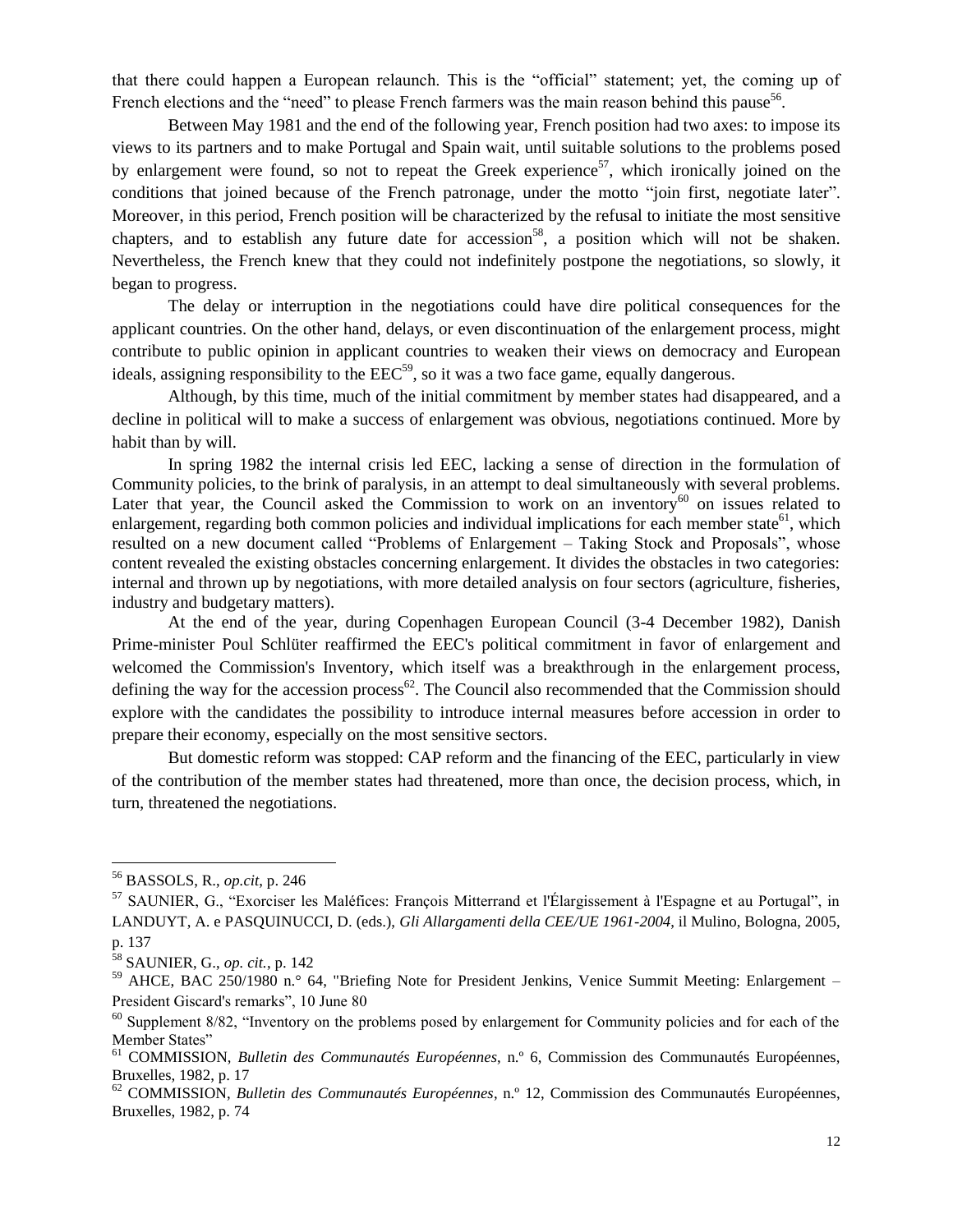New year, old business. Early in 1983, on January 23, the Commission adopted amendments to rules related to fruits, vegetables and olive oil, as well as the guidelines of the integrated Mediterranean programs; and also focuses again on institutional issues $^{63}$ .

Months went by, when another development came along; it was nothing practical, just another wishful intention from member states to solve their own problems and look for their own particular interests: the "Stuttgart Mandate", which had the mission of launching negotiations to resolve financial problems related to the third enlargement.

Meanwhile, Greece would hold the rotating Council presidency for the first time, in the second half of 1983. Few days before holding the presidency, Andhréas Papandhréou said to be in favor of membership, although he had reservations<sup>64</sup>. It will be during this presidency that a breaking point is going to occur: after more than four years of negotiations, finally "the heart" of negotiations is reached – agriculture. One by one the lesser issues had been exceeded, and then "the decisive moment for the negotiations on the agriculture chapter would be reached in the spring of 1984 during the French Presidency, in which Mitterrand would be called upon to decide between the claims of farmers in southern France or veto the nominations of two southern European states<sup>"65</sup>.

On October an agreement on Mediterranean products was reached, which was considered the overturn of a major obstacle to the progress of negotiations. Enlargement, nevertheless, was not a technical issue, it was of political nature.

Athens European Council Meeting (6 December 1983), whose main purpose was to implement the resolutions of the Stuttgart Mandate (increase financial resource, place a limit on spending and set a ceiling on agricultural surpluses), was a failure, which, in turn, led to no progress on enlargement. After the Athens' failure, on the next Council meeting (Brussels, 19-20 March 1984) it was still not possible to reach an agreement on the correction of the British contribution to the European budget. By that time, member states agreed on encouraging negotiations in order to conclude them on September 1984<sup>66</sup>, which would not happen until Community's own resources could be raised.

At this point, France's attitude on linking enlargement to the restructuring of the financial structures of the Community was regarded as seeking "a dual purpose: to use the application of the two Iberian countries as a pretext to impose on other members of the EEC a certain mode of operation of the  $EEC^{,67}$ .

It would be only at Fontainebleau (25-26 June 1984), that an agreement on the compensation amount for the UK would be reached: this agreement allows the execution of two others, namely the increase of own resources, with a maximum 1.4% VAT (Value Added Tax) and financial and budgetary  $discipher<sup>68</sup>$ .

With the British problem solved, François Mitterrand speaks on an EEC's "vigorous rebound"<sup>69</sup> and Gaston Thorn noted that afterward, to what concerns enlargement, "everything is possible, but not everything is guaranteed $170$ .

<sup>63</sup> COMMISSION, *Bulletin des Communautés Européennes*, n.º 2, Commission des Communautés Européennes, Bruxelles, 1983, p. 46-47

<sup>64</sup> HAEU, CPPE-2418, "La Grèce pour l'Adhésion de l'Espagne à la C.E.E.ˮ, *Le Figaro*, 24 June 1983

<sup>&</sup>lt;sup>65</sup> HAEU, CPPE-2418, "European Community: Ten to Twelve?", The Economist, 27 August 1983

<sup>66</sup> COMMISSION, *Bulletin des Communautés Européenne*, n.º 3, Commission des Communautés Européennes, Bruxelles, 1984, p. 7

<sup>67</sup> HAEU, PCAP-2418, "Le Portugal menace to tourner vers d'autres horizons", *Le Monde*, 26 October 1983

<sup>68</sup> COMMISSION, *Bulletin des Communautés Européenne*, n.º 6, Commission des Communautés Européennes, Bruxelles, p. 7

<sup>69</sup> COMMISSION, *op. cit.*, p. 12

<sup>70</sup> COMMISSION, *op. cit.*, p. 13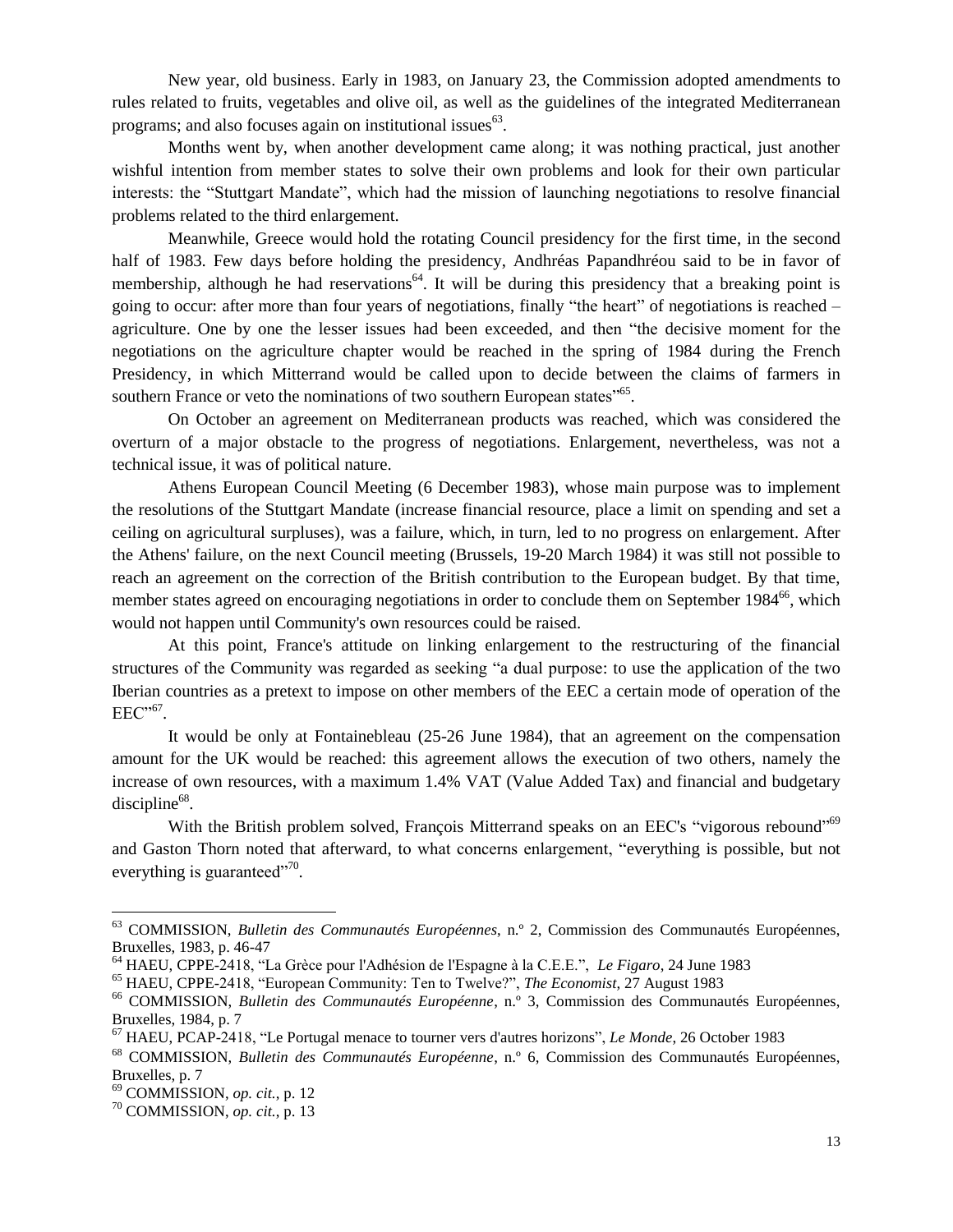Eight days before the summit in Fontainebleau, the EEC, Portugal and Spain had reached a framework agreement as to particular sectors, fact that generated a certain euphoria, which materialized at the summit with the definition of the accession date. In fact, the European Council meeting at Fontainebleau "marked a turning point in European integration"<sup>71</sup>, by solving the British budgetary issue, thus ending five years of wrangling and paved the way for CAP's reform.

The Fontainebleau's conclusions established September 30, 1984 as the deadline to conclude negotiations, an engagement all European partners knew that cannot be met<sup>72</sup>. Nevertheless, Mitterrand went to Lisbon and Madrid to personally give the good news of the Spanish and Portuguese accession.

Yet, at the same time, negotiations were blocked by disagreements between member states, which saw a double threat in enlargement: threat to Community's finances and to some of its economic sectors, especially agriculture and fisheries $^{73}$ .

Just like in the 1970's, the Commission looked for a role for itself<sup>74</sup>. Altogether, the Commission had a secondary role in the negotiation, when it comes to taking decisions, but it was the only institution that accompanied the applicant countries all the way and that had always a positive approach. From the outside, one can think that it is the Commission in fact that conducts negotiations, which is a wrong perception, since enlargement requires a unanimous decision by the European Council members, which dictated, along the way the time and conditions by which enlargement would be accomplished. And even they did not show the same attitude towards enlargement: enthusiastic at first, they soon became aware of the sort of questions involved and "weren't so generous and enthusiastic"<sup>75</sup> thereafter.

The Italian Presidency, starting January 1985, began with the firm intention that the treaty would be signed during its presidency, so it redoubled efforts, especially through its Foreign Affairs Minister, Giulio Andreotti. At this stage, negotiations were to reach its political climax. They could not continue indefinitely and had to be completed in March<sup>76</sup>.

Even so, and as for Spain, when both delegations were about to finish the remaining chapters, on the evening of the 21<sup>st</sup> of March, France had a last minute question about wine quotas and fishing boats<sup>77</sup>. In François Duchêne's<sup>78</sup> opinion "the French, whose leaders originally saw Spain as a reinforcement of France's central position in the Community between the German and Latin worlds, have now realised that there are in fact many potential rivalries across the Pyrenees", mostly from an economic point of view.

In spite of this last minute divergence, a political agreement regarding enlargement was obtained on the night of 28 to 29 March: "it was 3:15 a.m. when the marathon session ended. As bleary-eyed foreign ministers spilled out of the  $14<sup>th</sup>$  floor conference room atop Brussels' Charlemagne Building, they knew that they had just made history"<sup>79</sup>.

Yet, enlargement would be still on hold due to Greece's question on the adoption of the IMP (Integrated Mediterranean Programme). Already after the end of negotiations, Greece revealed its

<sup>71</sup> BACHE, I., and GEORGE, S., *op. cit.*, p. 154

<sup>72</sup> SAUNIER, G., *op. cit.*, p. 148

<sup>73</sup> HAEU, CPPE-001655, "L'Ouverture à l'Espagne et au Portugal: Défi Historique, ou Source d' Ennuis? ", *Le Soir*, 18 September 1984

<sup>74</sup> HARST, J., "Enlargement: The Commission Seeks a Role for Itself", in DUMOULIN, M. (ed.), *The European Commission, 1958-72 – History and Memories*, European Commission, Luxembourg, 2007, pp. 533-556

<sup>75</sup> LEITÃO, N. A., *Estado Novo, Democracia e Europa, 1947-1986*, Instituto de Ciências Sociais, Lisboa, 2007, p. 279

<sup>&</sup>lt;sup>76</sup> Official Council's statement on the  $29<sup>th</sup>$  January 1985, on which it is asserted the absolute necessity of concluding negotiations before the next European Council.

<sup>77</sup> ALONSO, A., *op.cit.,* p. 201

<sup>78</sup> DUCHÊNE, F., "Community Attitudes", in SEERS, D. and VAITSOS, C., *op. cit.*, p. 37

<sup>79</sup> HAEU, CPPE-001657, "Then There Were Twelve", *Time*, 8 April 1985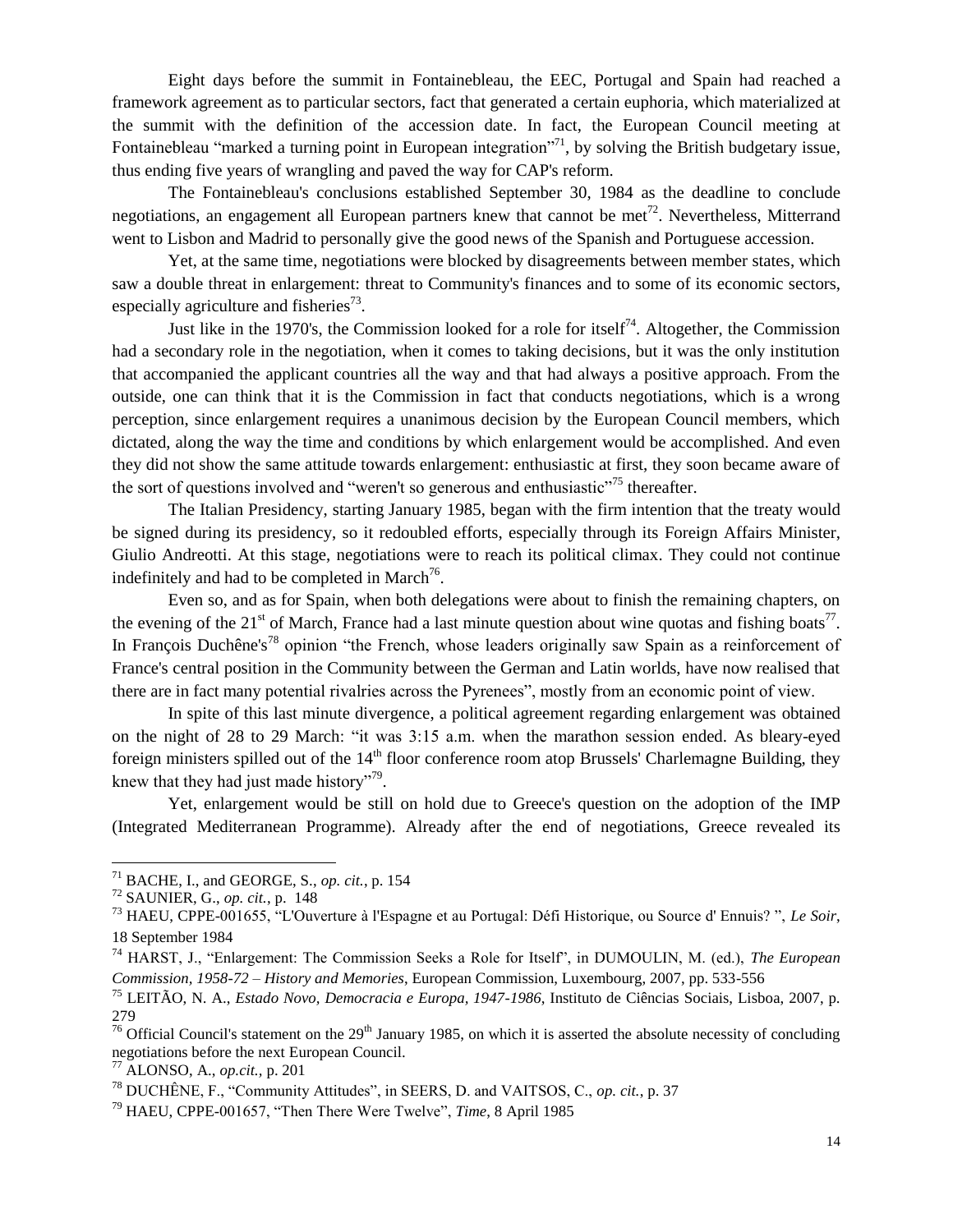intention to veto Iberian countries accession. That intention was overcome with the creation of the Comprehensive Integrated Mediterranean Programme, by which Greece would receive 2000 million ECU (European Currency Unit). With the IMP agreement, the Greeks draw back their reservation, which showed again the bargaining power of the member states in opposition to candidates.

### **Conclusions**

Both Portugal and Spain accession's requests, entailed a long and complex negotiation process, which was not an "easy, short, nor quiet task"<sup>80</sup>. What might have appeared, at start, to be a simple and fast negotiation, similar to the previous ones<sup>81</sup>, ended after almost eight years of negotiations, in which everything interacted with and delayed the Portuguese and Spanish accession. In the end, EEC's accession treaties were signed on the  $12<sup>th</sup>$  of June 1986, the year that became a turning point in the history of both Iberian states and that has allowed more than 25 five years of European community experience $82$ .

Enlargement was indeed on the EEC's agenda in the 1980's, but it wasn't by far its main concern. Community budget, CAP reform, the British reimbursement, were main topics that stood on the Community's agenda alongside with the enlargement. However, until all of these questions were dealt with and in a satisfactory manner for all member states, enlargement was stalled.

Although negotiations were never formally stopped, they depended on the resolution of these major community issues. Several European summits and Council meetings between 1980-84 were dominated by the British contribution to the community budget. No advances were made regarding enlargement, with an intransigent Margaret Thatcher who demanded for to resolution of the British contribution first.

Even if EEC/EU's history has proven that "enlargement has acted as a stimulus for deepening"<sup>83</sup>, because it compels institutional changes and the reform of community policies, it was often said that enlargement could not put at risk the bases, objectives and cohesion of the Community, nor its future development, which might happen if all three south European countries joined the EEC still in the 1970's. Still, not all the three candidate had a similar treatment, since Greece had a preferential one. In that sense, one can argue that if the EEC gave the same initial positive response to all applicants, it ultimately gave a different treatment to each of them, benefiting Greece, and harming Portugal and Spain.

In the end, French interests prevailed and it was thanks to enlargement that the Mediterranean Integrated Programme was established and that France decided in its favor to a political-technical issue (social-adjustment derived from economic expansion) that lasted for several years $^{84}$ .

l

<sup>80</sup> BASSOLS, R., *op.cit.*, p. 1

<sup>&</sup>lt;sup>81</sup> British, Danish and Irish negotiations lasted for one year and seven months, and the Greek two years and ten months.

<sup>82</sup> FERREIRA-PEREIRA, L., *Portugal in the European Union: Assessing Twenty-Five Years of Integration Experience*, Taylor & Francis Group, London, 2012; ROY, J. and LORCA-SUSINO, M. (eds.), *Spain in the European Union: The First Twenty-Five Years (1986-2011),* University of Miami, Miami-Florida, 2011; FERREIRA, E. P. (coord.), *[25 Anos na União Europeia -](http://www.almedina.net/livro.php?isbn=9789724047188) 125 Reflexões*, Almedina, Coimbra, 2011; LEITÃO, N. A. (org.), *20 Anos de Integração Europeia (1986-2006) - O Testemunho Português*, Cosmos, Lisboa, 2008; ROYO, S. and MANUEL, P. C., *Spain and Portugal in the European Union: The First Fifteen Years*, Frank Cass, London, 2003

<sup>&</sup>lt;sup>83</sup> VERNEY, S., "Creating the Democratic Tradition of European Integration: The South European Catalyst", in SJURSEN, H. (ed.), *Enlargement and the Finality of the EU*, ARENA Report No 7/2002, ARENA, Oslo, 2002, p. 101

<sup>84</sup> SAUNIER, G., *op. cit.*, pp. 148-149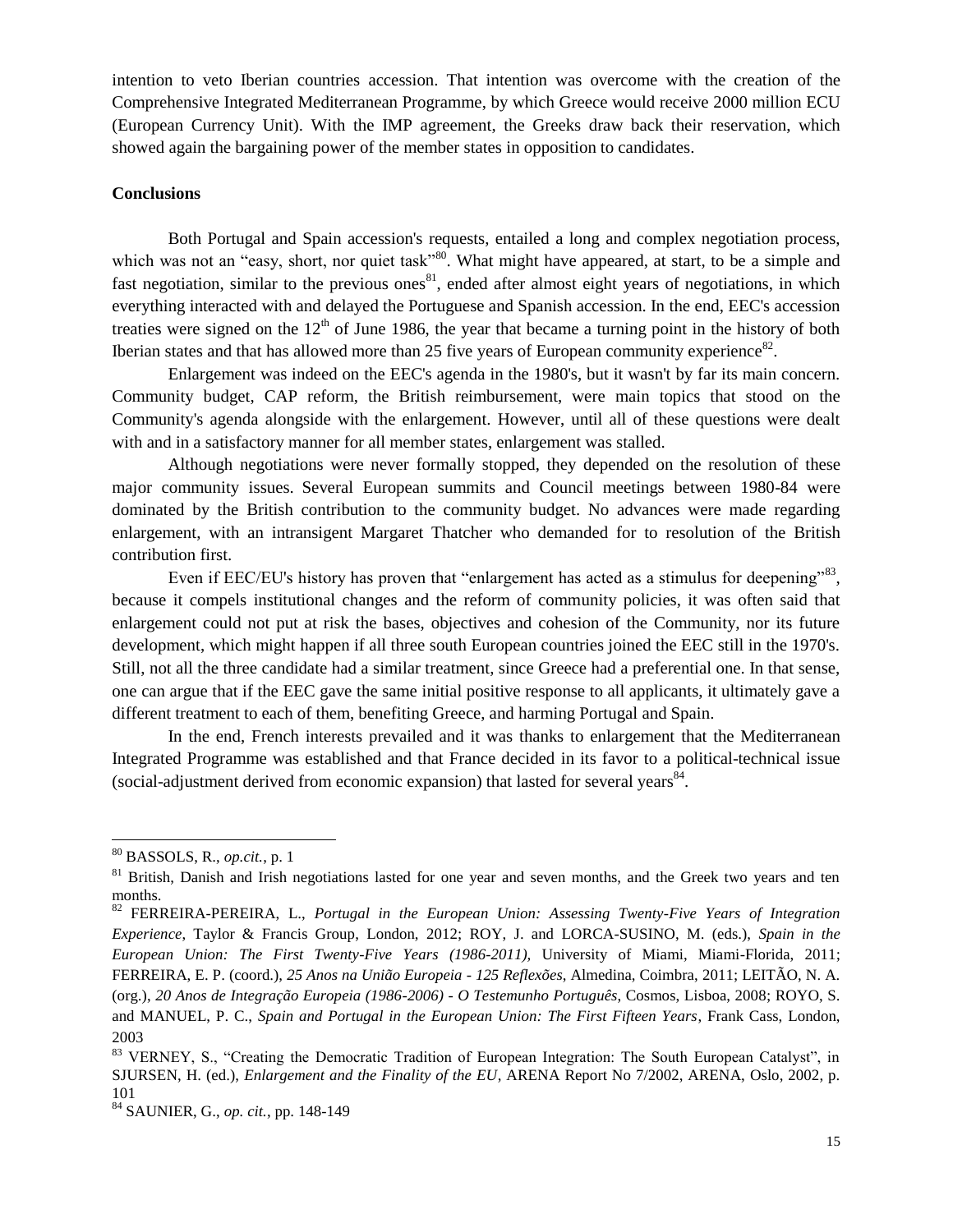Member states used the prospect of enlargement to achieve particular policy goals, such as improvements in decision-making procedures and the reform of CAP, with the European Council determining the time and conditions by which enlargement would become a reality. As former European Commission president Roy Jenkins<sup>85</sup> stated, "the formal process of decision is reasonably well known. The Commission proposes; the Council disposes", which was exactly what happened regarding the Iberian enlargement.

## **References:**

- ALONSO, A., *España en el Mercado Común. Del Acuerdo del 70 a la Comunidad de los Doce*, Espasa Calpe, Madrid, 1985
- AVERY, G. & CAMERON, F., *The Enlargement of the European Union,* Sheffield Academic Press, Sheffield, 1998
- BACHE, I., & GEORGE, S., *Politics in the European Union*, OUP, Oxford, 2006
- BASSOLS, R., *España en Europa. Historia de la Adhesión (1957-1985)*, Política Exterior, Madrid, 1995
- CEDERMAN, L.-E., *Expansion or Unity? Placing the European Union in Historical Perspective*, *Towards a New Europe. Stops and Starts in Regional Integration*, Praeger, London, 1995
- CLOSA, C. and HEYWOOD, P. M., *Spain and the European Union*, Palgrave Macmillan, Houndmills, 2004
- DINAN, D., *Ever Closer Union – An Introduction to European Integration*, Palgrave Macmillan, Houndmills, 2005
- DONGES, J. B., "A Comunidade Europeia na Encruzilhada", in FERREIRA, E. S. (ed.), *Integração Económica – Teoria – CEE – A Adesão de Portugal*, Edições 70, Lisboa, 1983, pp. 275-304
- DUCHÊNE, F., "Community Attitudes", in SEERS, D. & VAITSOS, C., *The Second Enlargement of the EEC – The Integration of Unequal Partners*, St. Martin's Press, New York, 1982, pp. 25-42
- EDWARDS, G. and WALLACE, W., *A Wider European Community? – Issues and Problems of Further Enlargement*, Federal Trust for Education and Research, London, 1976
- GRIFFITHS, R. T., "A Dismal Decade? European Integration in the 1970s", in DINAN, D. (ed.), *Origins and Evolution of the European Union*, Oxford University Press, Oxford, 2006, pp. 169-190

<sup>85</sup> JENKINS, R., *op. cit.*, p. 4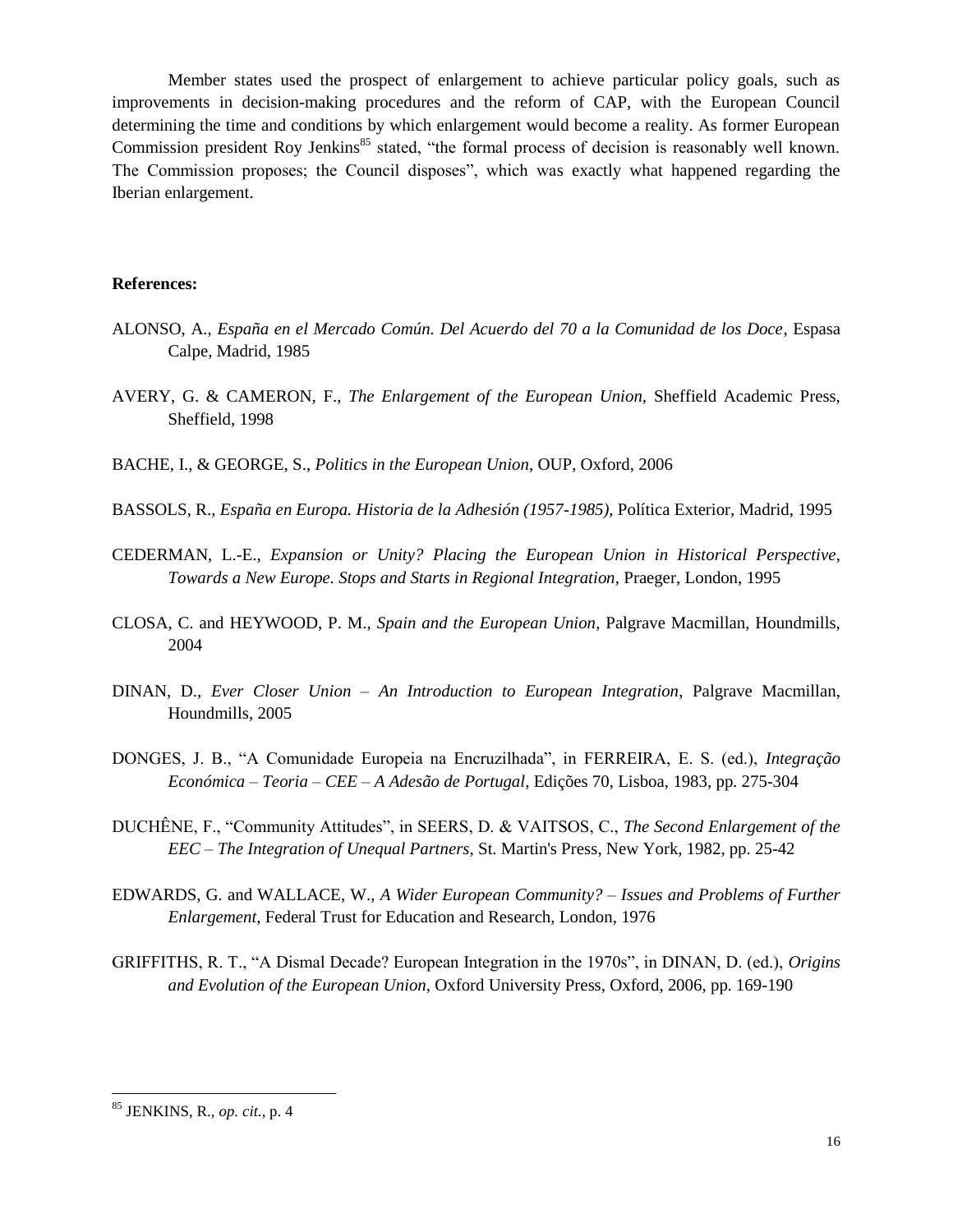- HARST, J., "Enlargement: The Commission Seeks a Role for Itself", in DUMOULIN, M. (ed.), *The European Commission, 1958-72 – History and Memories*, European Commission, Luxembourg, 2007, pp. 533-556
- JENKINS, R., *European Diary, 1977-1981*, Collins, London, 1989
- LEITÃO, N. A., *Estado Novo, Democracia e Europa, 1947-1986*, Instituto de Ciências Sociais, Lisboa, 2007
- LOPES, E. R., "Depoimento", in TEIXEIRA, N.S. e PINTO, A.C. (org.), *Portugal e a Integração Europeia 1945-1986 – A Perspectiva dos Actores*, Temas e Debates, Lisboa, 2007, pp. 139-165
- MILWARD, A. S., *Politics and Economics in the History of the European Union*, Routledge, London, 2005
- NUGENT, N., "Preface", in NUGENT, N. (ed.) *European Union Enlargement*, Palgrave Macmillan, Houndmills, 2004, pp. ix-x
- PEDERSEN, T., *European Union and the EFTA Countries: Enlargement and Integration*, Pinter Publishers Ltd, London, 1994
- PRIDHAM, G., "The Arrival of Enlargement Studies: Patterns and Problems", CRCEES Working Paper Series, University of Glasgow, Glasgow, 2008
- ROY, J. and LORCA-SUSINO, M. (eds.), *Spain in the European Union: The First Twenty-Five Years (1986-2011),* University of Miami, Miami-Florida, 2011
- SAUNIER, G., "Exorciser les Maléfices: François Mitterrand et l'Élargissement à l'Espagne et au Portugal", in LANDUYT, A. e PASQUINUCCI, D. (eds.), *Gli Allargamenti della CEE/UE 1961- 2004*, il Mulino, Bologna, 2005, pp. 131-149
- SCHIMMELFENNIG, F. and [SEDELMEIER,](http://www.allbookstores.com/Ulrich-Sedelmeier/author) U., "The Politics of EU Enlargement: Theoretical and Comparative Perspectives", in SCHIMMELFENNIG, F. and SEDELMEIER, U. (ed.), *[The](http://www.allbookstores.com/The-Politics-European-Union-Enlargement/0415498945)  [Politics of European Union Enlargement: Theoretical Approaches](http://www.allbookstores.com/The-Politics-European-Union-Enlargement/0415498945)*, Routledge, London, 2009, pp. 3-29
- SCHNEIDER, C. J., *[Conflict, Negotiation and European Union Enlargement](http://www.allbookstores.com/Conflict-Negotiation-European-Union-Enlargement/9780521514811)*, Cambridge University Press, Cambridge, 2009
- SEERS, D., "Introduction: The Second Enlargement in Historical Perspective", in SEERS, D. & VAITSOS, C., *The Second Enlargement of the EEC – The Integration of Unequal Partners*, St. Martin's Press, New York, 1982, pp. 1-21
- TSOUKALIS, L., *The European Community and its Mediterranean Enlargement*, George Allen & Unwin, London, 1981